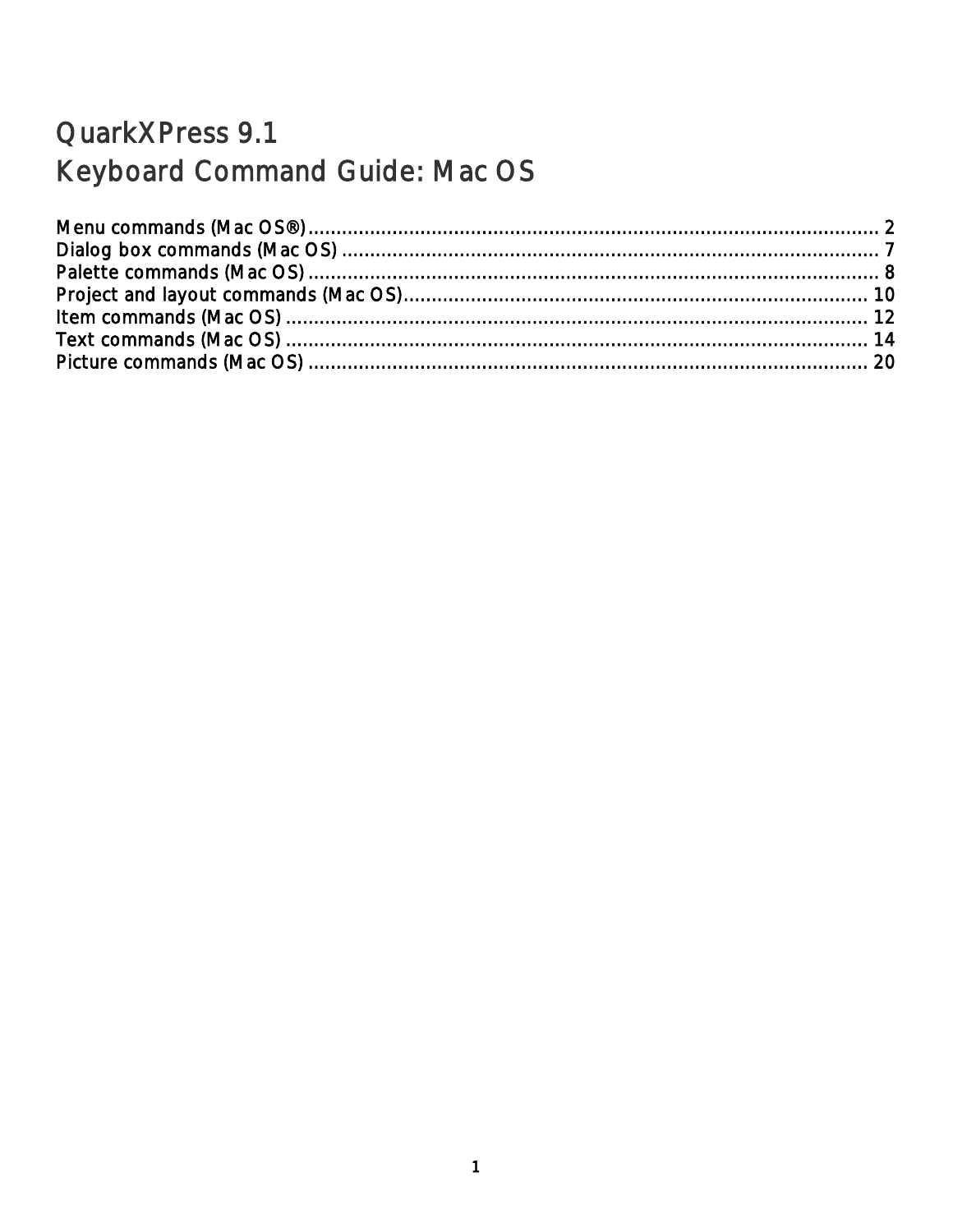# <span id="page-1-0"></span>Menu commands (Mac OS®)

| QuarkXPress menu                    |                                              |
|-------------------------------------|----------------------------------------------|
|                                     |                                              |
| QuarkXPress® Environment dialog box | Option+About QuarkXPress or Control+Option+E |
| <b>Preferences</b>                  | <b>\\$+Option+Shift+Y</b>                    |
| Quit                                | $H + Q$                                      |
|                                     |                                              |
| File menu                           |                                              |
| New Project                         | $#+N$                                        |
| <b>New Library</b>                  | <b>米+Option+N</b>                            |
| Open                                | $#+O$                                        |
| <b>Close</b>                        | $H+W$                                        |
| Save                                | $#+S$                                        |
| <b>Save As</b>                      | <b><i>W</i></b> +Shift+S                     |
| Revert to last Auto Save            | Option+Revert to Saved                       |
| Import                              | $H + E$                                      |
| <b>Save Text</b>                    | %#Option+E                                   |
| Append                              | <b>\\$+Option+A</b>                          |
| <b>Export Layout as PDF</b>         | %#+Option+P                                  |
| <b>Export Page as EPS</b>           | <b>*+Option+Shift+S</b>                      |
| Print                               | $H + P$                                      |
| <b>Output Job</b>                   | <sup>8</sup> +Option+Shift+O                 |

### Edit menu

| <b>Undo</b>                             | $#+Z$                                  |
|-----------------------------------------|----------------------------------------|
| Redo                                    | 용+Y, 용+Z, or 용+Shift+Z (configurable)  |
| Cut                                     | ະ+X                                    |
| Copy                                    | $# + C$                                |
| Paste                                   | $H+V$                                  |
| <b>Paste without Formatting</b>         | <b>米+Option+V</b>                      |
| Paste In Place                          | %+Option+Shift+V                       |
| <b>Select All</b>                       | $#+A$                                  |
| Find/Change                             | #⊁F                                    |
| Close Find/Change                       | <sup>8</sup> +Option+F                 |
| Paragraph pane (Preferences dialog box) | $\text{H+Option+Y}$                    |
| Trapping pane (Preferences dialog box)  | Option+Shift+F12                       |
| Tools pane (Preferences dialog box)     | Double-click tool in the Tools palette |
| <b>Style Sheets dialog box</b>          | Shift+F11                              |
| <b>Colors</b> dialog box                | Shift+F12                              |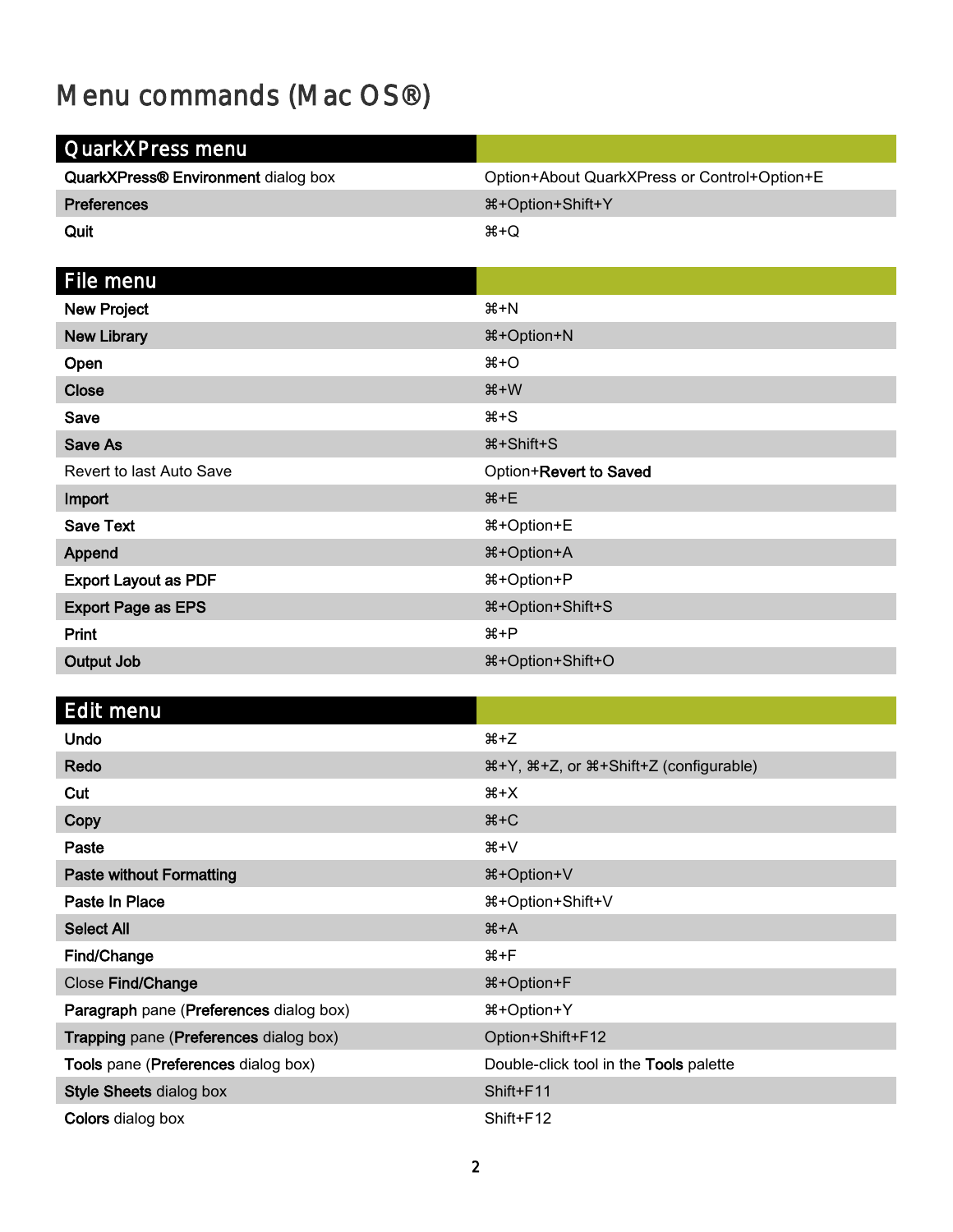| <b>Edit menu</b>                                           |                                |
|------------------------------------------------------------|--------------------------------|
| H&Js dialog box                                            | <sup>8</sup> +Option+J         |
|                                                            |                                |
| Style menu for text                                        |                                |
| Size > Other                                               | ポ+Shift+\                      |
| <b>Type Style</b>                                          |                                |
| Plain                                                      | #+Shift+P                      |
| <b>Bold</b>                                                | <b></b> #+Shift+B              |
| <b>Italic</b>                                              | <b><math>\#+Shift+I</math></b> |
| <b>Underline</b>                                           | <b>*+Shift+U</b>               |
| <b>Word Underline</b>                                      | <b>*+Shift+W</b>               |
| Strikethrough                                              | <b>*+Shift+/</b>               |
| Double Strikethrough                                       | 용+Option+Shift+/               |
| Outline                                                    | <b>*+Shift+O</b>               |
| Shadow                                                     | <b><i>W</i></b> +Shift+Y       |
| <b>All Caps</b>                                            | <b><i>W</i></b> +Shift+K       |
| <b>Small Caps</b>                                          | <b>*+Shift+H</b>               |
| Superscript                                                | %+Shift+=                      |
| <b>Subscript</b>                                           | ೫+Shift+ - (hyphen)            |
| Superior                                                   | <b>*+Shift+V</b>               |
| Ligatures (not available in Plus and East Asian editions)  | <b><math>\#</math>+Shift+G</b> |
| <b>Character Attributes dialog box</b>                     | <b>*+Shift+D</b>               |
| Change story direction (Plus and East Asian editions only) | <b>*+Option+Shift+T</b>        |
| <b>Rubi</b> (Plus and East Asian editions only)            | <b>%+Option+R</b>              |
| Group Characters (Plus and East Asian editions only)       | <b><math>#+Shift+G</math></b>  |
| Alignment                                                  |                                |
| Left                                                       | <b><math>#+Shift+L</math></b>  |
| Centered                                                   | <b>*+Shift+C</b>               |
| <b>Right</b>                                               | <b>*+Shift+R</b>               |
| <b>Justified</b>                                           | <b>*+Shift+J</b>               |
| Forced                                                     | 용+Option+Shift+J               |
| Leading                                                    | <b><i>W</i></b> +Shift+E       |
| <b>Formats</b>                                             | <b></b> #+Shift+F              |
| <b>Tabs</b>                                                | <b></b> #+Shift+T              |
| <b>Rules</b>                                               | <b>*+Shift+N</b>               |
| Toggle Font Previews preference                            | Shift+display Font submenu     |
|                                                            |                                |

### Style menu for pictures

Halftone +Shift+H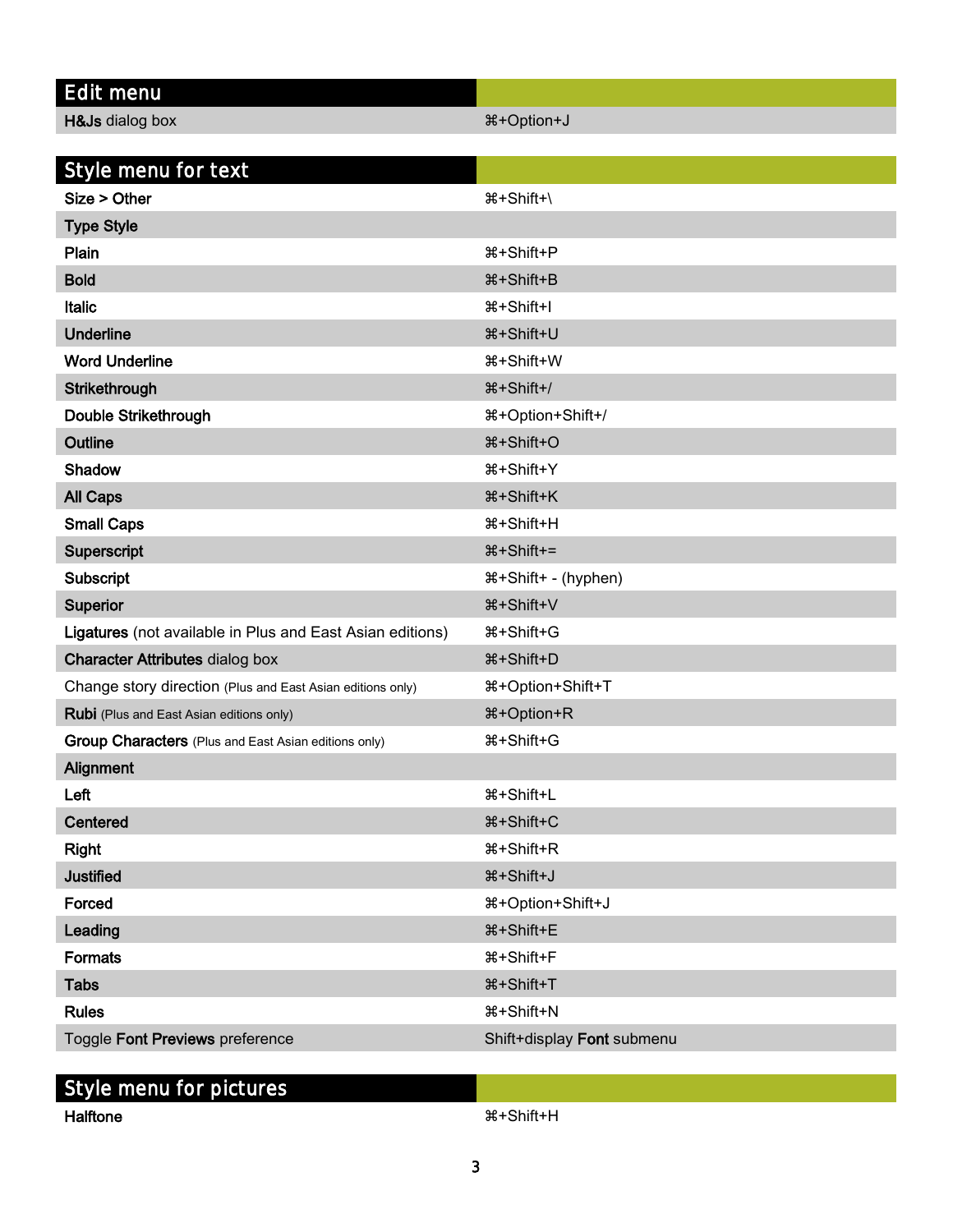| Style menu for pictures                             |                                               |
|-----------------------------------------------------|-----------------------------------------------|
| <b>Center Picture</b>                               | <b><math>\#</math>+Shift+M</b>                |
| <b>Stretch Picture to Fit Box</b>                   | <b></b> #+Shift+F                             |
| <b>Scale Picture to Box (Proportionally)</b>        | 용+Option+Shift+F                              |
|                                                     |                                               |
| Style menu for lines                                |                                               |
| Width > Other                                       | <b>ポ+Shift+</b>                               |
|                                                     |                                               |
| Item menu                                           |                                               |
| <b>Modify</b>                                       | $H+M$                                         |
| Frame                                               | $H + B$                                       |
| Runaround                                           | $H+T$                                         |
| Clipping                                            | <b></b> #+Option+T                            |
| <b>Drop Shadow</b>                                  | 용+Option+Shift+D                              |
| <b>Edit Blio Interactivity</b>                      | 용+Option+Shift+B                              |
| <b>Duplicate</b>                                    | $#+D$                                         |
| <b>Step and Repeat</b>                              | %#Option+R                                    |
| Step and Repeat (Plus and East Asian editions only) | $\text{H+Option+D}$                           |
| <b>Delete</b>                                       | $H+K$                                         |
| Group                                               | $#+G$                                         |
| <b>Ungroup</b>                                      | $H+U$                                         |
| <b>Lock Position/Unlock Position</b>                | F <sub>6</sub>                                |
| <b>Send to Back</b>                                 | Shift+F5                                      |
| <b>Bring to Front</b>                               | F <sub>5</sub>                                |
| <b>Bring Forward</b>                                | Option+Item > Bring to Front or Option+F5     |
| <b>Send Backward</b>                                | Option+Item > Send to Back or Option+Shift+F5 |
| Space/Align                                         |                                               |
| Left Align (Item Relative)                          | #+Left arrow key                              |
| Left Align (Page Relative)                          | *+Shift+Left arrow key                        |
| <b>Right Align (Item Relative)</b>                  | #+Right arrow key                             |
| <b>Right Align (Page Relative)</b>                  |                                               |
| Center Align Horizontal (Item Relative)             | %+[                                           |
| <b>Center Align Horizontal (Page Relative)</b>      | $Shift + ** + [$                              |
| <b>Center Align Vertical (Item Relative)</b>        | $#+$                                          |
| <b>Center Align Vertical (Page Relative)</b>        | $Shift+**+]$                                  |
| Top Align (Item Relative)                           | ೫+Up arrow key                                |
| <b>Top Align (Page Relative)</b>                    |                                               |
| <b>Bottom Align (Item Relative)</b>                 | #+Down arrow key                              |
| <b>Bottom Align (Page Relative)</b>                 |                                               |
|                                                     |                                               |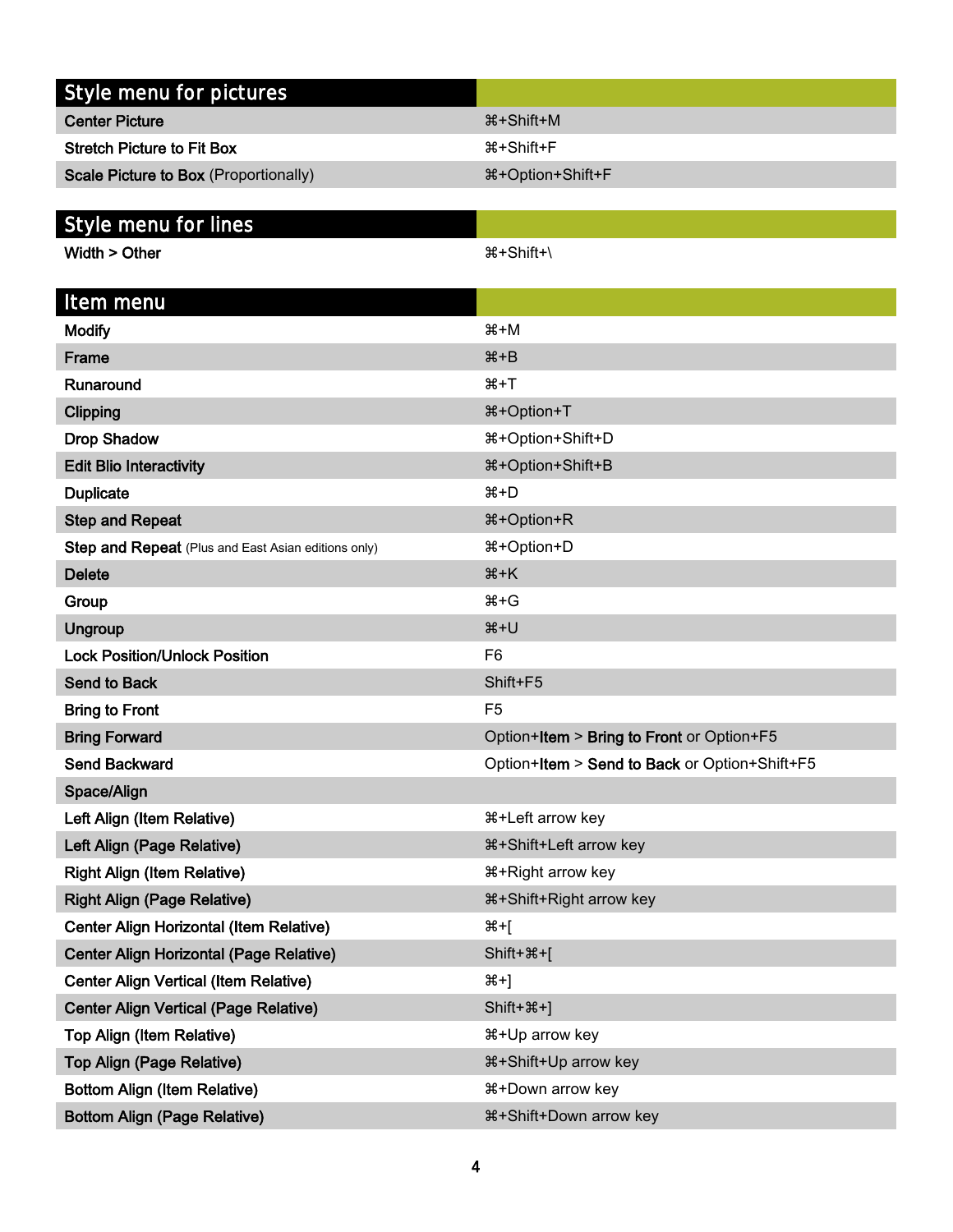| Item menu                                                                                                                                                                                                                            |                                       |
|--------------------------------------------------------------------------------------------------------------------------------------------------------------------------------------------------------------------------------------|---------------------------------------|
| Display Space/Align tab of Measurements palette                                                                                                                                                                                      | ೫+, (comma)                           |
| Shape (convert Bézier line to filled-center Bézier box)                                                                                                                                                                              | Option+ Item > Shape > [Bézier shape] |
| Edit                                                                                                                                                                                                                                 |                                       |
| Runaround                                                                                                                                                                                                                            | Option+F4                             |
| <b>Clipping Path</b>                                                                                                                                                                                                                 | Option+Shift+F4                       |
| <b>Point/Segment Type</b>                                                                                                                                                                                                            |                                       |
| <b>Corner Point</b>                                                                                                                                                                                                                  | Option+F1                             |
| <b>Smooth Point</b>                                                                                                                                                                                                                  | Option+F2                             |
| <b>Symmetrical Point</b>                                                                                                                                                                                                             | Option+F3                             |
| <b>Straight Segment</b>                                                                                                                                                                                                              | Option+Shift+F1                       |
| <b>Curved Segment</b>                                                                                                                                                                                                                | Option+Shift+F2                       |
|                                                                                                                                                                                                                                      |                                       |
| Page menu                                                                                                                                                                                                                            |                                       |
| Go to Page dialog box                                                                                                                                                                                                                | X+J                                   |
| <b>Extending of the contract of the state of the contract of the state of the contract of the contract of the contract of the contract of the contract of the contract of the contract of the contract of the contract of the co</b> | $\bigcap \{f: f: F \cup F\}$          |

| Display this page's master page                  | Shift+F10                                   |
|--------------------------------------------------|---------------------------------------------|
| Display next master page                         | Option+F10                                  |
| Display previous master page                     | Option+Shift+F10                            |
| Display Layout (when a master page is displayed) | Shift+F10                                   |
| Page Properties (when a Web layout is active)    | <b><math>\text{H}</math>+Option+Shift+A</b> |
| <b>Preview Layout (as SWF)</b>                   | 용+Option+B                                  |

#### Layout menu

Layout Properties dialog box  $\text{R+Option+Shift+P}$ 

| View menu                    |                                              |
|------------------------------|----------------------------------------------|
| <b>Fit in Window</b>         | $#+0$ (zero)                                 |
| Switch to <b>Reflow</b> view | $*9$                                         |
| Switch to Story Editor view  | #+8                                          |
| Switch to <b>Trim</b> view   | %#+Option+Shift+F7                           |
| Fit largest spread in window | Option+Fit in Window or $\#+Option+0$ (zero) |
| <b>Actual Size</b>           | $*1$                                         |
| <b>Thumbnails</b>            | Shift+F6 or Option+Shift+F6                  |
| Display/hide Guides          | F7                                           |
| Display/hide Page Grids      | Option+F7                                    |
| Display/hide Text Box Grids  | %#+Option+F7                                 |
| <b>Snap to Guides</b>        | Shift+F7                                     |
| <b>Snap to Page Grids</b>    | Option+Shift+F7                              |
| Display/hide Rulers          | <sub>ິ</sub> #+R                             |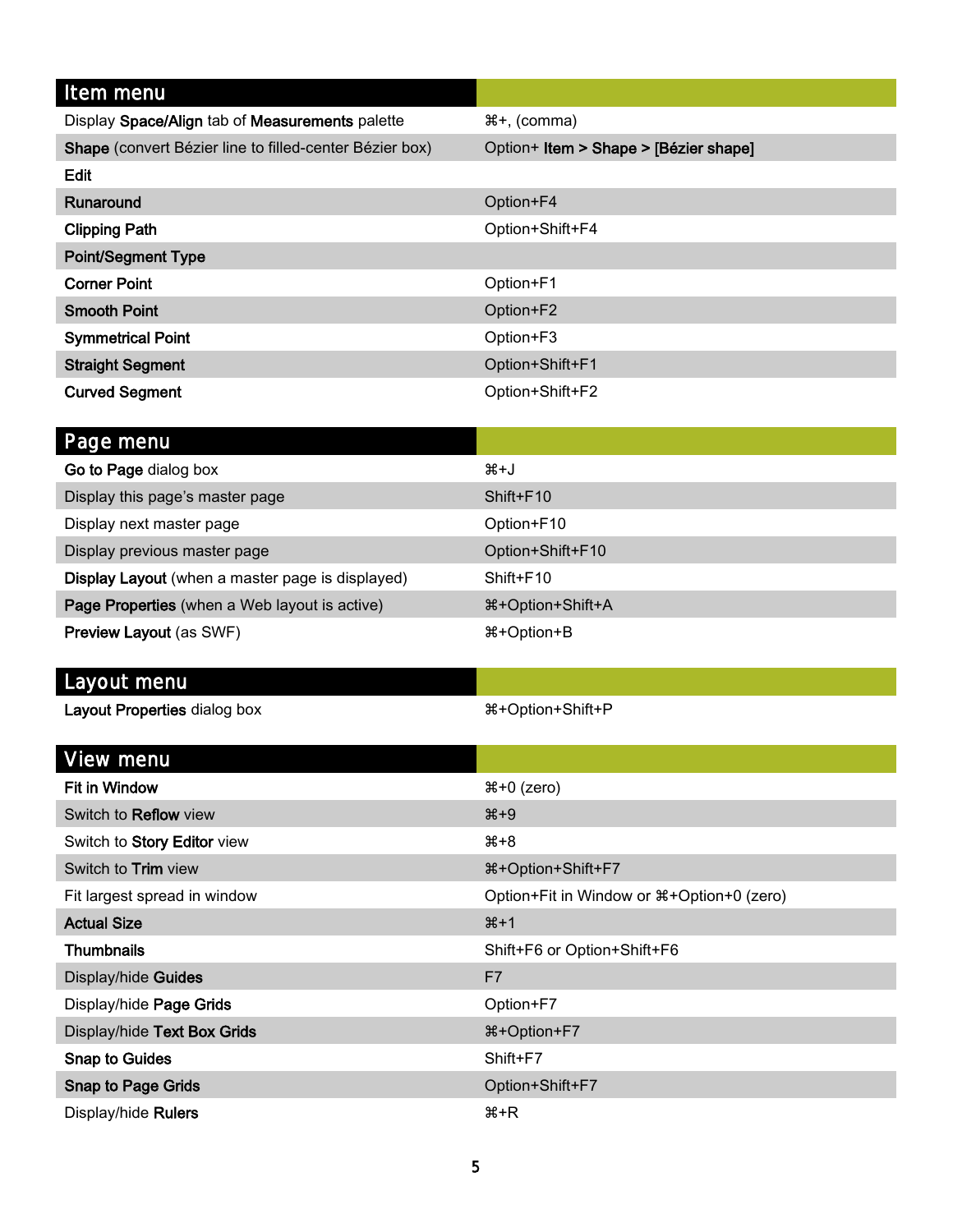| View menu                         |                    |
|-----------------------------------|--------------------|
| Display/hide Invisibles           | #H                 |
| Switch to Output Preview view set | ิ #+Option+Shift+G |
| Switch to Authoring View view set | #+Option+Shift+I   |

| Utilities menu                                              |                                           |
|-------------------------------------------------------------|-------------------------------------------|
| <b>Check Spelling &gt; Word/Selection</b>                   | $H + L$                                   |
| <b>Check Spelling &gt; Story</b>                            | <b>米+Option+L</b>                         |
| <b>Check Spelling &gt; Layout</b>                           | %+Option+Shift+L                          |
| Add (during Check Spelling session)                         | $H+A$                                     |
| Add all suspect words to auxiliary dictionary (during Check | Option+Shift+click Add All button         |
| Spelling session)                                           |                                           |
| <b>Skip button (during Check Spelling session)</b>          | $#+S$                                     |
| Replace All button (during Check Spelling session)          | <del>2</del> +R                           |
| Replace button (during Check Spelling session)              | <b><i>W</i></b> +Shift+R                  |
| Done button (during Check Spelling session)                 | $H+D$                                     |
| <b>Suggested Hyphenation</b>                                | %#Option+Shift+H                          |
| <b>Usage dialog box</b>                                     |                                           |
| Fonts pane                                                  | <b>\\$+F6 or F13</b>                      |
| Pictures pane                                               | <b><i>\</i>\$+Option+F6</b> or Option+F13 |
| <b>Line Check &gt; Next Line</b>                            | $#+$                                      |
| Window menu                                                 |                                           |
| Display/hide Tools palette                                  | F <sub>8</sub>                            |
| Display/hide Measurements palette                           | F <sub>9</sub>                            |
| Display/hide Page Layout palette                            | F <sub>10</sub>                           |
| Display/hide Style Sheets palette                           | F11                                       |
| Display/hide Colors palette                                 | F <sub>12</sub>                           |
| Display/hide Trap Information palette                       | Option+F12                                |
| Display/hide Lists palette                                  | Option+F11                                |
| Display/hide Interactive palette                            | <b>00+R+Option+F8</b>                     |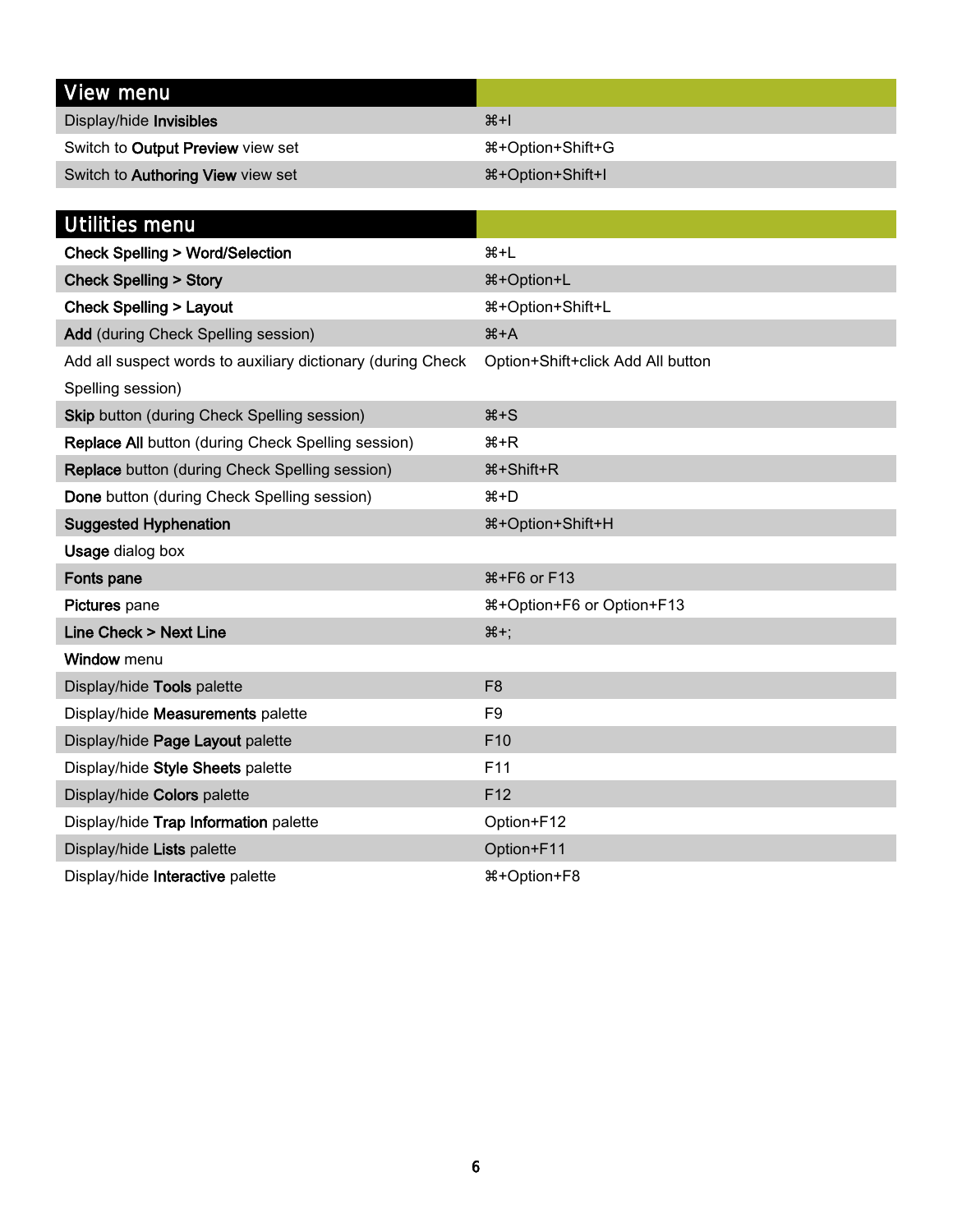# <span id="page-6-0"></span>Dialog box commands (Mac OS)

| Tabs in dialog boxes                 |                     |
|--------------------------------------|---------------------|
| Display next tab                     | #+Option+Tab        |
| Display previous tab                 | %#+Option+Shift+Tab |
|                                      |                     |
| <b>Fields</b>                        |                     |
| Select next field                    | Tab                 |
| Select previous field                | Shift+Tab           |
| Select field with text insertion bar | Double-click        |
| Cut                                  | $#+X$               |
| Copy                                 | $# + C$             |
| Paste                                | $H+V$               |
| Revert fields to original values     | <sub>ະ</sub> ≠2     |
| Perform math by combining operators  | + (addition)        |
|                                      | - (subtraction)     |
|                                      | * (multiplication)  |
|                                      | / (division)        |

| <b>Buttons</b>                                              |                        |
|-------------------------------------------------------------|------------------------|
| <b>OK</b> (or bordered button)                              | <b>Return or Enter</b> |
| Cancel                                                      | ೫+. (period) or esc    |
| Yes                                                         | #⊁Y                    |
| <b>No</b>                                                   | $H+M$                  |
| <b>Apply</b>                                                | #+A                    |
| Set button in Tabs tab (in Paragraph Attributes dialog box) | $\frac{1}{2}$          |

| Lists (in dialog boxes)             |                      |
|-------------------------------------|----------------------|
| Select consecutive items in list    | Shift+click          |
| Select nonconsecutive items in list | $\mathcal{H}$ +click |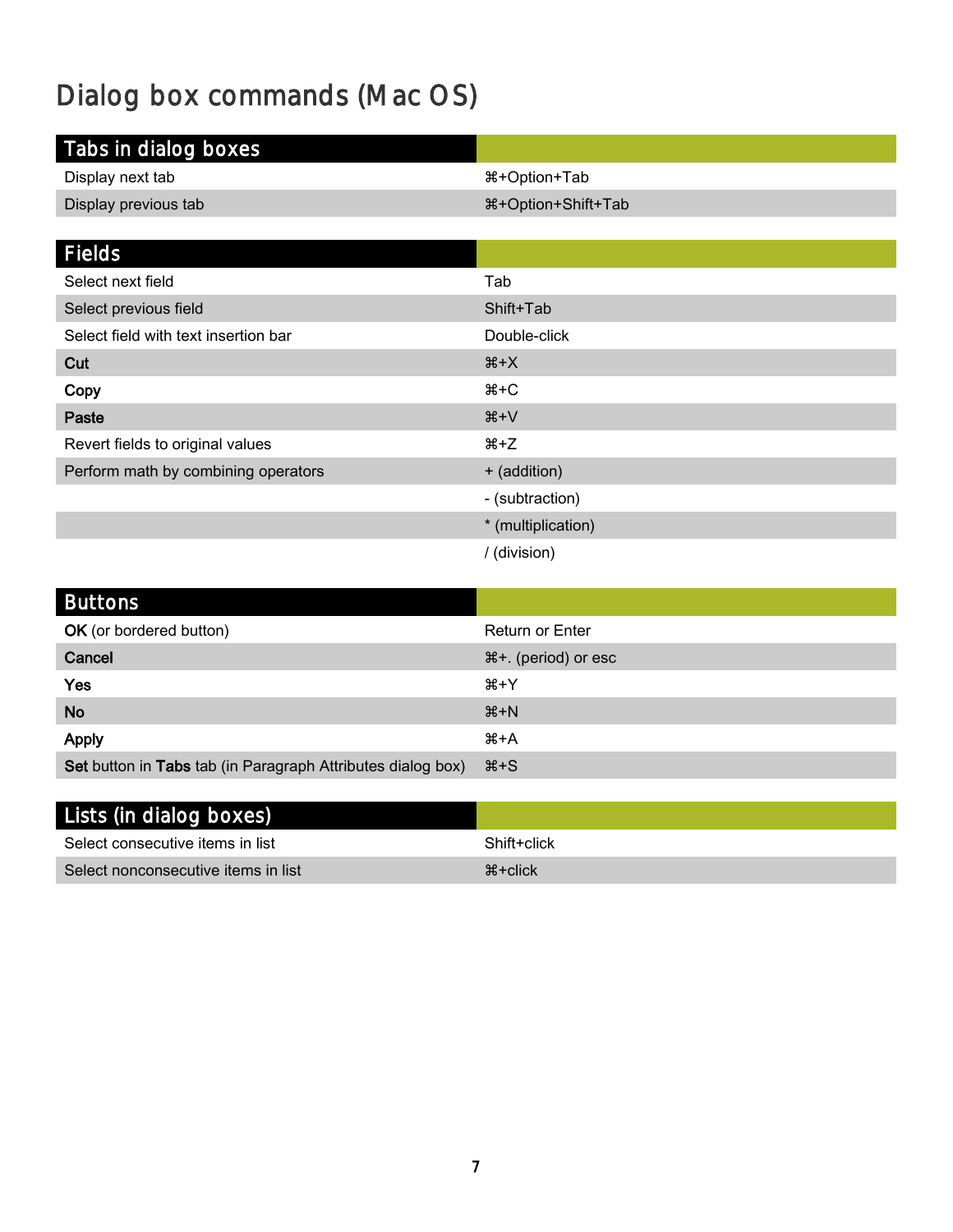# <span id="page-7-0"></span>Palette commands (Mac OS)

| <b>Tools palette</b>                                      |                                           |
|-----------------------------------------------------------|-------------------------------------------|
| Display/hide palette                                      | Option+F11                                |
| Display Tools pane of Preferences                         | Double-click tool                         |
| Switch between Item tool and Text Content tool or Picture | Shift+F8                                  |
| <b>Content tool</b>                                       |                                           |
| Select next tool                                          | Option+F8 or $\text{\#+Option+Tab}$       |
| Select previous tool                                      | Option+Shift+F8 or $\#$ +Option+Shift+Tab |
| Move tool to main palette                                 | Control+select tool                       |
| Move tool into pop-up tool list                           | Control+click tool                        |
| Tool selection shortcuts (not available when Text Content |                                           |
| tool is selected)                                         |                                           |
| Item tool                                                 | $\vee$                                    |
| <b>Text tools</b>                                         | Τ                                         |
| <b>Picture Content tool</b>                               | R                                         |
| <b>Box tools</b>                                          | B                                         |
| Line tool                                                 | L                                         |
| Pen tools                                                 | $\mathsf{P}$                              |
| Table tool                                                | G                                         |
| Zoom tool                                                 | Z                                         |
| Pan tool                                                  | X                                         |

| Measurements palette                                         |                                       |
|--------------------------------------------------------------|---------------------------------------|
| Display/hide palette                                         | Option+F11                            |
| Select the X field of the Classic tab or the Space/Align tab | <sup>8</sup> + Option + M             |
| (or display palette)                                         |                                       |
| Select the Font field of the Classic tab or the Character    | #+Option+Shift+M                      |
| Attributes tab                                               |                                       |
| Toggle Font Preview preference                               | Shift+display the Font drop-down menu |
| Select next field                                            | Tab                                   |
| Select previous field                                        | Shift+Tab                             |
| Toggle forward through tabs                                  | #+Option+; (semicolon)                |
| Toggle backward through tabs                                 | <b>\\$+Option+, (comma)</b>           |
| Exit/Apply                                                   | <b>Return or Enter</b>                |
| Exit/Cancel                                                  | ೫+. (period) or Escape                |
| Display Space/Align tab                                      | ೫+, (comma)                           |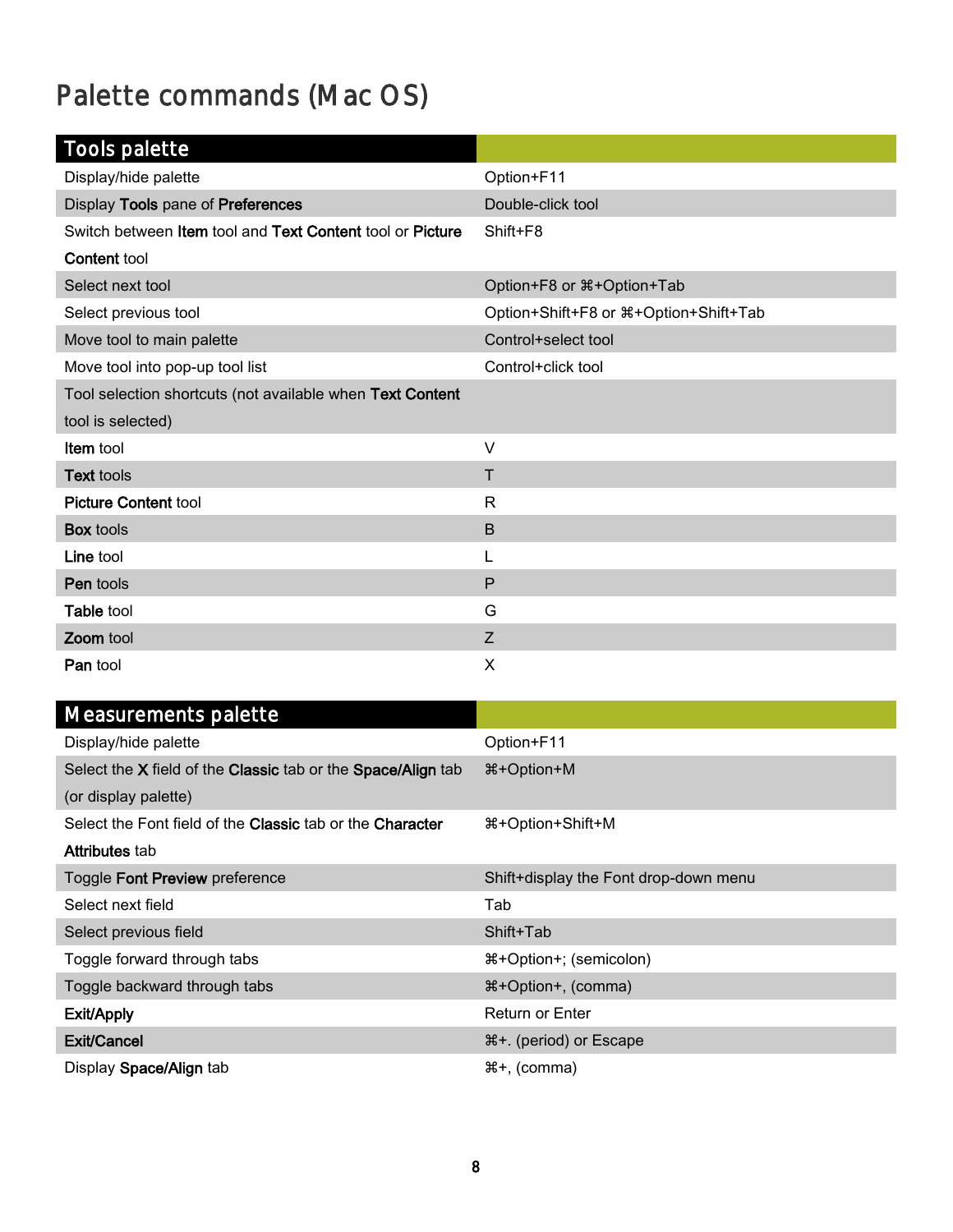| Page Layout palette                   |                                                     |
|---------------------------------------|-----------------------------------------------------|
| Display/hide palette                  | Option+F11                                          |
| Display Insert Pages context menu     | Control+click in the palette                        |
| Display Insert Pages dialog box       | Option+drag master page into the layout area of the |
|                                       | palette                                             |
| Display absolute page number          | Option+click page                                   |
|                                       |                                                     |
| <b>Style Sheets palette</b>           |                                                     |
| Display/hide palette                  | Option+F11                                          |
| Display Edit Style Sheet context menu | Control+click style sheet                           |
| Display Edit Style Sheet dialog box   | <b>***</b> click style sheet                        |
| Apply No Style, then style sheet      | Option+click style sheet                            |
| (apply to paragraph attributes only)  | Option+Shift+click paragraph style sheet            |
|                                       |                                                     |
| Colors palette                        | Option+F11                                          |
| Display/hide palette                  | <b></b> #+click color name                          |
| Display Colors dialog box             |                                                     |
| Display Edit Colors context menu      | Control+click color name                            |
| Trap Information palette              |                                                     |
| Display/hide palette                  | Option+F11                                          |
|                                       |                                                     |
| Lists palette                         |                                                     |
| Display/hide palette                  | Option+F11                                          |
|                                       |                                                     |
| Index palette                         |                                                     |
| Display palette                       | #+F                                                 |
| Select Text field                     | 용+Option+I                                          |
| Click Add button                      | 용+Option+Shift+I                                    |
| Click Add Reversed button             | Option+click Add button                             |
| Edit selected index entry             | Double-click                                        |
|                                       |                                                     |
| Find/Change palette                   |                                                     |
| Display palette                       | $H + F$                                             |
| Close palette                         | <b>%+Option+F</b>                                   |
| Change Find Next button to Find First | Option+Find Next                                    |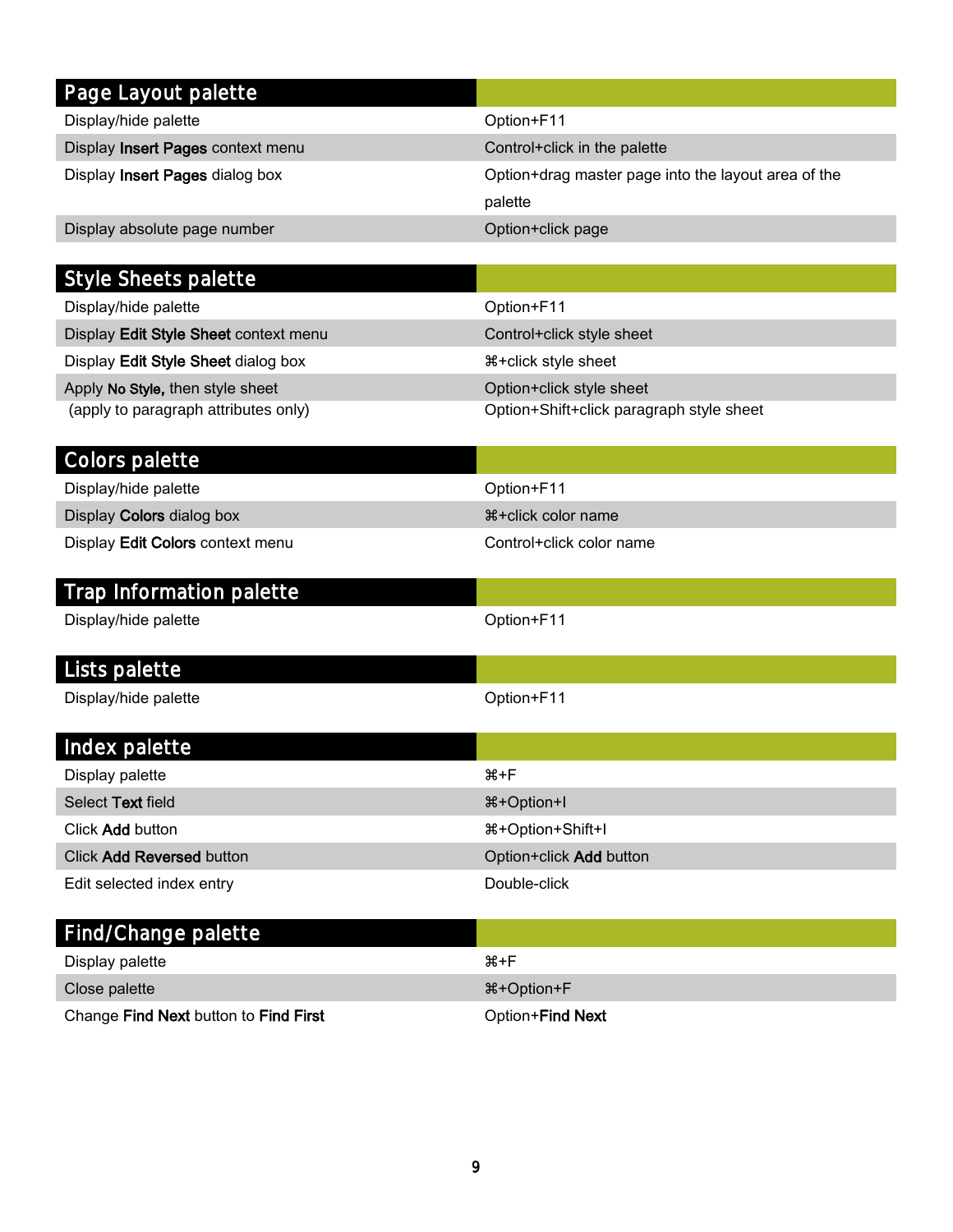# <span id="page-9-0"></span>Project and layout commands (Mac OS)

### Tiling and stacking projects

| Window menu                                          |                                                   |
|------------------------------------------------------|---------------------------------------------------|
| <b>Tile or Stack at actual size</b>                  | Control+Tile/Stack                                |
| <b>Tile or Stack at fit in window</b>                | ิ <del>X</del> +Tile/Stack                        |
| <b>Tile or Stack at thumbnails</b>                   | Option+Tile/Stack                                 |
| Shortcut to <b>Window</b> menu                       | Shift+click title bar                             |
| <b>Tile or Stack at actual size from title bar</b>   | Control+Shift+click title bar+Tile/Stack          |
| <b>Tile or Stack at fit in window from title bar</b> | า <del>24</del> +Shift+click title bar+Tile/Stack |
| <b>Tile or Stack at thumbnails from title bar</b>    | Option+Shift+click title bar+Tile/Stack           |

| Displaying pages                                        |                  |
|---------------------------------------------------------|------------------|
| Go to Page dialog box                                   | #+J              |
| Display this page's master page                         | Shift+F10        |
| Display next master page                                | Option+F10       |
| Display previous master page                            | Option+Shift+F10 |
| <b>Display Layout</b> (when a master page is displayed) | Shift+F10        |

| Changing views                                             |                                              |
|------------------------------------------------------------|----------------------------------------------|
| Access View Percentage field                               | Control+V                                    |
| Any view to Actual Size                                    | $*1$                                         |
| Any view to Fit in Window                                  | #+0                                          |
| Any view to 200%                                           | <sup>8</sup> +Option+click                   |
| Toggle between 100% and 200%                               | <sup>8</sup> +Option+click                   |
| Fit largest spread in window                               | Option+Fit in Window or $\#+Option+0$ (zero) |
| Zoom in                                                    | Control+Shift+click/drag                     |
| Zoom out                                                   | Control+Option+click/drag                    |
| Zoom in (not available when Text Content tool is selected) | $\mathcal{H}$ + + (plus)                     |
| Zoom out (not available when Text Content tool is          | $\mathcal{H}$ + - (hyphen)                   |
| selected)                                                  |                                              |

| Redrawing the screen           |                               |
|--------------------------------|-------------------------------|
| Stop redraw                    | #+. (period)                  |
| Force redraw                   | 器+Option+. (period)           |
|                                |                               |
| Deleting ruler guides          |                               |
| Delete horizontal ruler guides | Option+click horizontal ruler |
| Delete vertical ruler guides   | Option+click vertical ruler   |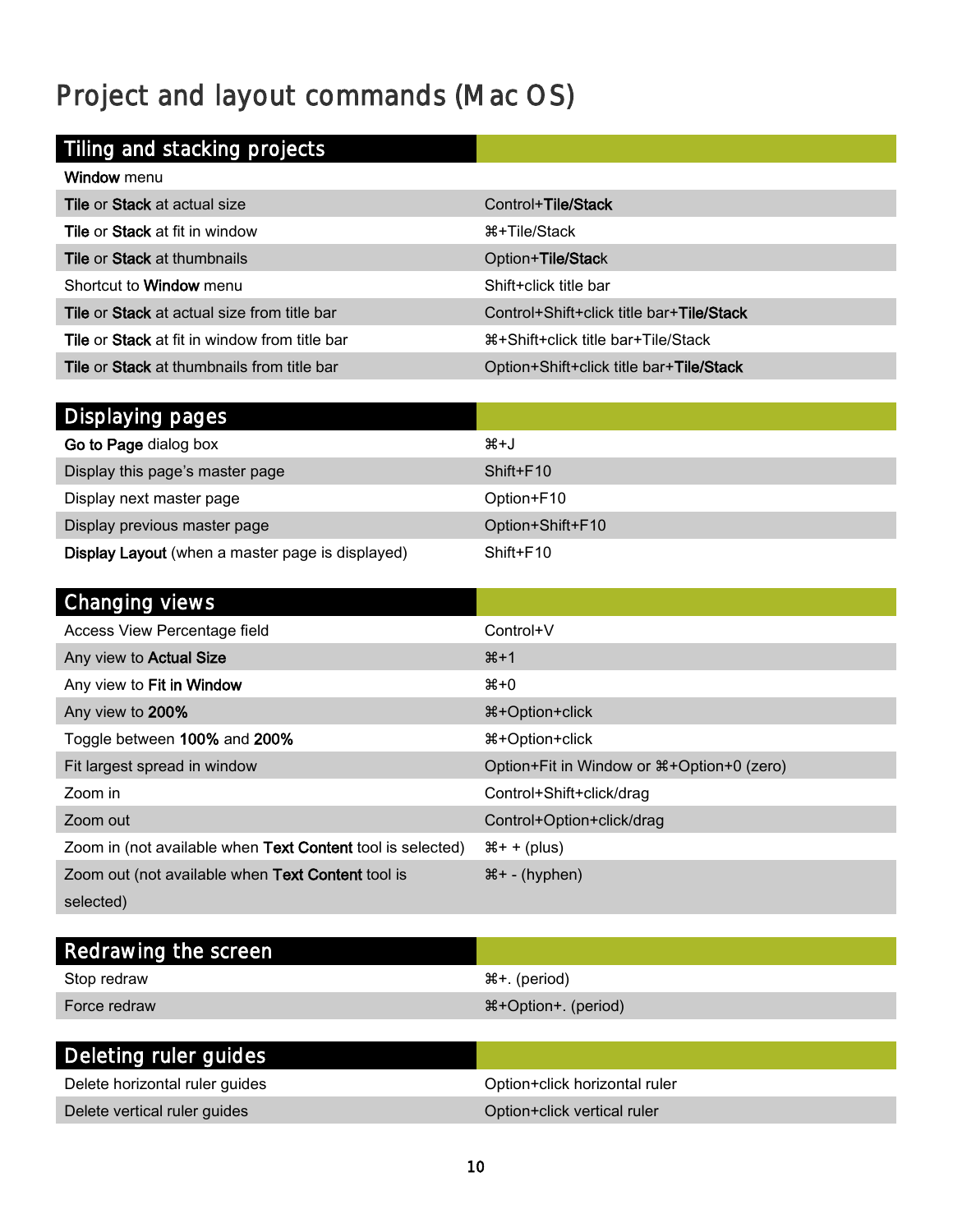| Closing projects                                   |                                                  |
|----------------------------------------------------|--------------------------------------------------|
| Close project window                               | $H+W$                                            |
| Close all project windows                          | Option+click close box or $\mathbb{H}$ +Option+W |
|                                                    |                                                  |
| Scrolling                                          |                                                  |
| With Pan tool                                      | Option+drag                                      |
| Enable Live Scroll (Input Settings preference off) | Option+drag scroll box                           |
| Disable Live Scroll (Input Settings preference on) | Option+drag scroll box                           |
| To start of text                                   | Control+A                                        |
| To end of text                                     | Control+D                                        |
| Up one screen                                      | Page Up                                          |
| Down one screen                                    | Page Down                                        |
| To first page                                      | Shift+Home                                       |
| To last page                                       | Shift+End                                        |
| To previous page                                   | Shift+Page Up                                    |
| To next page                                       | Shift+Page Down                                  |
| Extended keyboard                                  |                                                  |
| Start of layout                                    | Home                                             |
| End of layout                                      | End                                              |
| Up one screen                                      | Page Up                                          |
| Down one screen                                    | Page Down                                        |
| To first page                                      | Shift+Home                                       |
| To last page                                       | Shift+End                                        |
| To previous page                                   | Shift+Page Up                                    |
| To next page                                       | Shift+Page Down                                  |
|                                                    |                                                  |

### Navigating among layouts

Cycle through layouts  $\mathbb{R}^+$  (apostrophe)

#### Navigating among projects

Cycle through project windows  $#+$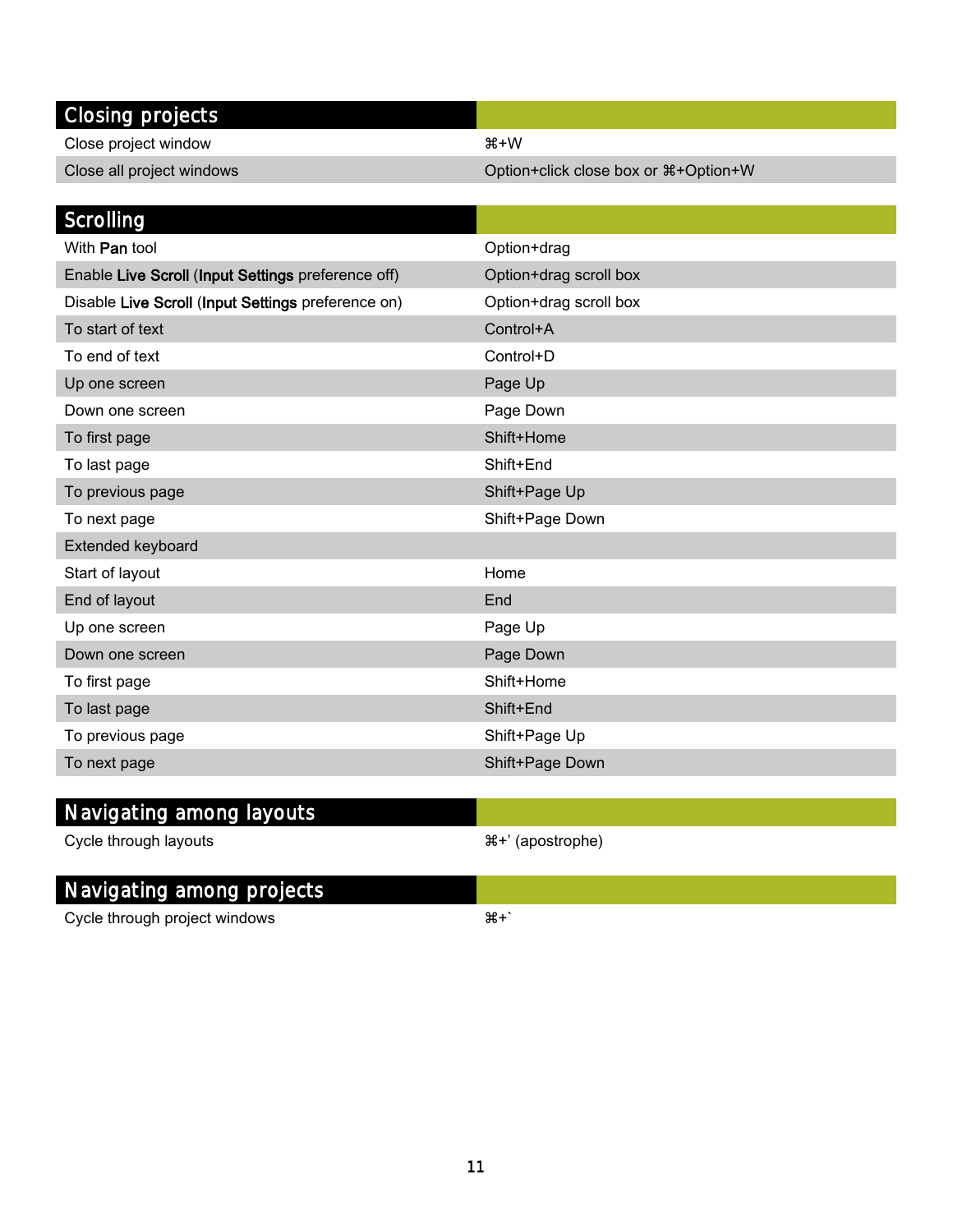# <span id="page-11-0"></span>Item commands (Mac OS)

| Selecting/deselecting items     |                                          |
|---------------------------------|------------------------------------------|
| Select item at back or behind   | 器+Option+Shift+click where items overlap |
| Select multiple items or points | Shift+click                              |
| Deselect all items              | Escape                                   |
|                                 |                                          |

| Creating, resizing, and rotating items                       |                                       |
|--------------------------------------------------------------|---------------------------------------|
| Constrain to square or circle while creating a box           | Press Shift while creating            |
| Constrain proportions while resizing                         | Shift+drag handle                     |
| Scale contents while resizing item                           | #+drag handle                         |
| Resize relative to center                                    | Option+drag handle                    |
| Resize multiple items (requires multiple selection)          | Press $\Re$ before dragging handle    |
| Constrain item rotation to $0^{\circ}/45^{\circ}/90^{\circ}$ | Press Shift while rotating            |
| Constrain straight line angle to 0°/45°/90°                  | Shift+while creating or resizing line |
| Duplicate item while dragging                                | Option+drag                           |

### Modifying line width

| Editing Bézier items and paths                         |                                             |
|--------------------------------------------------------|---------------------------------------------|
| Add Bézier point                                       | Click segment with Bézier Pen tool          |
| Delete Bézier point                                    | Click point with <b>Bézier Pen</b> tool     |
| Invoke Select Point mode from Bézier Pen tool          | æ                                           |
| Invoke Convert Point mode from Bézier Pen tool         | Option                                      |
| Invoke Convert Point mode while dragging Bézier handle | Option+drag                                 |
| Retract Bézier handle                                  | Option+click control handle                 |
| Delete active Bézier point                             | Delete (Select Point tool must be selected) |
| Select all points on Bézier item or path               | Double click point with Select Point tool   |
| Invoke Item mode from <b>Bézier Pen</b> tool           | 0ption                                      |
| Constrain active point to 45° movement                 | Shift+drag point                            |
| Constrain active curve handle to 45° movement          | Shift+drag curve handle                     |
| Convert Bézier line to filled-center Bézier box        | Option+ Item > Shape > [Bézier shape]       |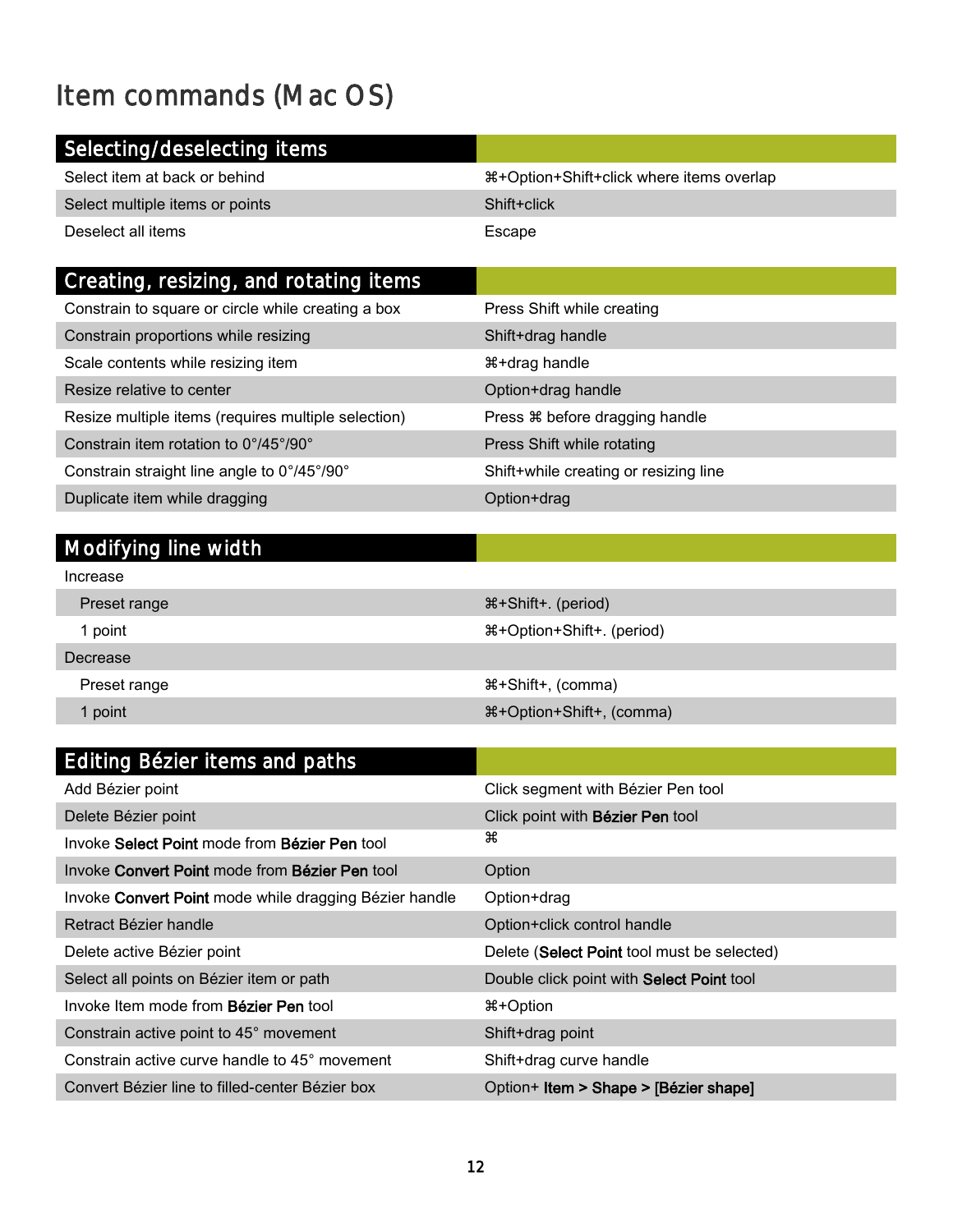| Moving items                         |                                                               |
|--------------------------------------|---------------------------------------------------------------|
| With no constraints                  | Drag (Item tool) or $\#$ +drag (Text Content tool or Picture  |
|                                      | Content tool)                                                 |
| With horizontal/vertical constraints | Shift+drag (Item tool) or $\#$ +Shift+drag (Text Content tool |
|                                      | or Picture Content tool)                                      |

| Nudging items (Item tool)                                   |                                    |
|-------------------------------------------------------------|------------------------------------|
| Move 1 point                                                | Arrow keys                         |
| Move 1/10 point                                             | Option+arrow keys                  |
| Move 10 points (amount configurable in Preferences)         | Shift+arrow keys                   |
|                                                             |                                    |
| Aligning items (Item tool)                                  |                                    |
| Center align (horizontally) two or more items with each     | $H + \mathbb{R}$                   |
| other                                                       |                                    |
| Center align (vertically) two or more items with each other | $#+$ ]                             |
| Left align two or more items relative to each other         | $\ast$                             |
| Right align two or more items relative to each other        | $\mathcal{H} \rightarrow$          |
| Top align two or more items relative to each other          | #+↑                                |
| Bottom align two or more items relative to each other       | $H + \sqrt{2}$                     |
| Center align (horizontally) one or more selected items      | %#+Shift+                          |
| relative to the page                                        |                                    |
| Center align (vertical) one or more selected items relative | %+Shift+1                          |
| to the page                                                 |                                    |
| Left align one or more selected items relative to the page  | ิ #+Shift+←                        |
| Right align one or more selected items relative to the page | $\text{H-Shift+}\rightarrow$       |
| Bottom align one or more selected items relative to the     | #+Shift+↑                          |
| page                                                        |                                    |
| Top align one or more selected items relative to the page   | $\mathcal{H}$ +Shift+ $\downarrow$ |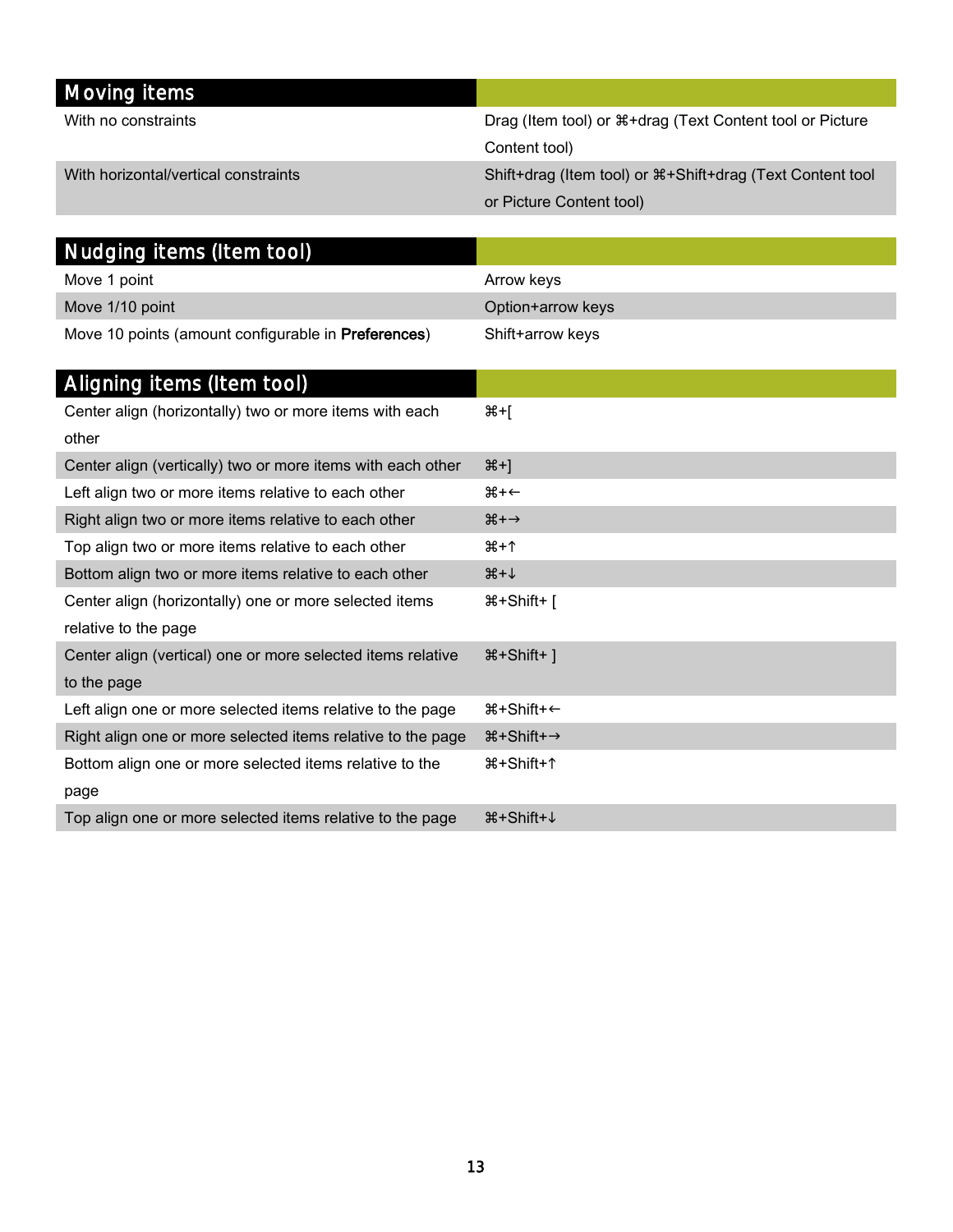# <span id="page-13-0"></span>Text commands (Mac OS)

| <b>Controlling indents</b>                         |                                                            |
|----------------------------------------------------|------------------------------------------------------------|
| Increase indent                                    | $#+/-$                                                     |
| Decrease indent                                    | <sup>34+</sup> Option <sup>+/</sup>                        |
|                                                    |                                                            |
| Applying drop shadows to items                     |                                                            |
| Drop Shadow tab of the Modify dialog box           | 용+Option+Shift+D                                           |
| Adding automatic page numbers in text<br>box       |                                                            |
| Previous box page number character                 | $#+2$                                                      |
| Automatic page number character                    | $*3$                                                       |
| Next box page number character                     | $#+4$                                                      |
| Updating text flow in a layout                     |                                                            |
| Reflow text as current version of QuarkXPress      | Option+Open in Open dialog box                             |
| Changing language                                  |                                                            |
| Force apply a language (override language locking) | Option+select a language in the Language drop-down<br>menu |
| Changing font                                      |                                                            |
| Font field in Measurements palette                 | #+Option+Shift+M                                           |
| Previous font                                      | Option+Shift+F9                                            |
| Next font                                          | Option+F9                                                  |
| Force apply a font (override font locking)         | Option+select a font in the Font menu                      |
|                                                    |                                                            |
| Entering one font character                        |                                                            |
| Symbol font character                              | %#Option+Q                                                 |
| Zapf Dingbats font character                       | 용+Option+Z                                                 |
| Modifying font size                                |                                                            |
| Increase                                           |                                                            |
| Preset range                                       | ೫+Shift+. (period)                                         |
| 1 point                                            | 용+Option+Shift+. (period)                                  |
| Decrease                                           |                                                            |
| Preset range                                       | #+Shift+, (comma)                                          |
| 1 point                                            | %#+Option+Shift+, (comma)                                  |
| Resize interactively                               |                                                            |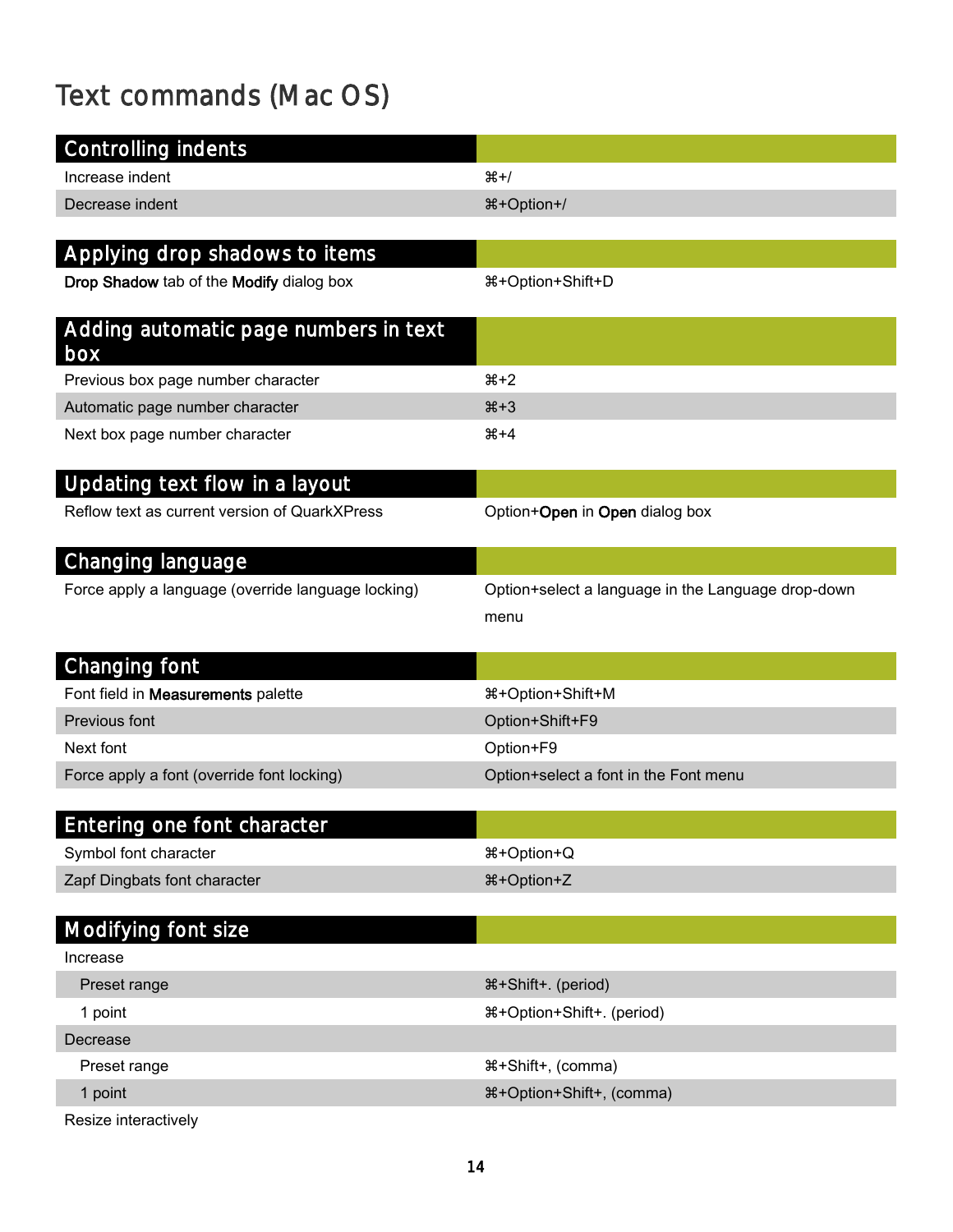| Modifying font size                   |                            |
|---------------------------------------|----------------------------|
| Proportional relative to center       | ೫+Option+Shift+drag handle |
| Proportional                          | <b>*+Shift+drag handle</b> |
| Nonproportional                       | <b>*+drag handle</b>       |
|                                       |                            |
| Modifying horizontal/vertical scaling |                            |
| Increase                              |                            |
| 5%                                    | $#+]$                      |
| 1%                                    | 용+Option+]                 |
| Decrease                              |                            |
| 5%                                    | ঋ+[                        |
| 1%                                    | 용+Option+[                 |
|                                       |                            |
| Modifying kerning/tracking            |                            |
| Increase                              |                            |
| 1/20 em                               | <sup>34+</sup> Shift+]     |
| 1/200 em                              | 용+Option+Shift+]           |
| Decrease                              |                            |
| 1/20 em                               | %+Shift+[                  |

| Modifying word space tracking |                               |
|-------------------------------|-------------------------------|
| Increase                      |                               |
| .05 em                        | 器+Control+Shift+]             |
| $.005$ em                     | 용+Control+Option+Shift+]      |
| Decrease                      |                               |
| $.05$ em                      | <sup>8</sup> +Control+Shift+[ |
| .005 em                       | %#+Control+Option+Shift+[     |

1/200 em +Option+Shift+[

| Modifying baseline shift |                                             |
|--------------------------|---------------------------------------------|
| Up 1 point               | $\text{H+Option+Shift+=}$                   |
| Down 1 point             | <b>\theta</b> + Option + Shift + - (hyphen) |
|                          |                                             |
| Modifying leading        |                                             |

| ີ            |                               |
|--------------|-------------------------------|
| Increase     |                               |
| l point      | #+Shift+' (apostrophe)        |
| $1/10$ point | #+Option+Shift+' (apostrophe) |
| Decrease     |                               |
| point        | #+Shift+; (semicolon)         |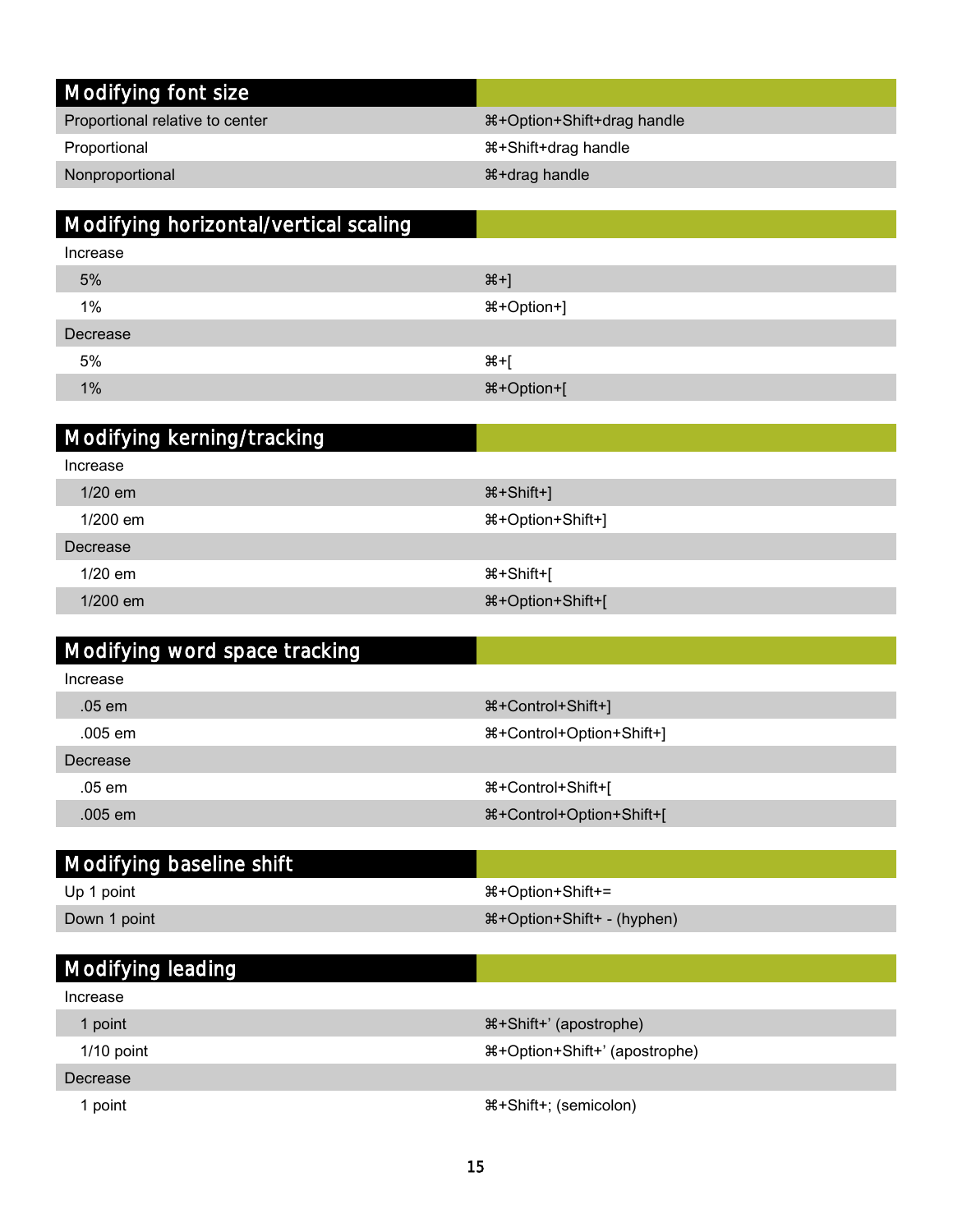### Modifying leading

#### 1/10 point +  $\frac{1}{10}$  point +  $\frac{1}{10}$  point +  $\frac{1}{10}$  point +  $\frac{1}{10}$  point +  $\frac{1}{10}$  point +  $\frac{1}{10}$  point +  $\frac{1}{10}$  point +  $\frac{1}{10}$  point +  $\frac{1}{10}$  point +  $\frac{1}{10}$  point +  $\frac{1}{10}$  point +

| Copying paragraph attributes                         |                                                   |
|------------------------------------------------------|---------------------------------------------------|
| Apply a paragraph's formatting to the paragraph that | Option+Shift+click the paragraph with the desired |
| contains the insertion point or the selected text    | formatting                                        |
|                                                      |                                                   |
| Dragging and dropping text                           |                                                   |
| Drag text (Input Settings preference off)            | ##Control+drag                                    |
| Drag+copy text (Input Settings preference on)        | Shift+drag                                        |
| Drag+copy text (Input Settings preference off)       | #+Control+Shift+drag                              |
|                                                      |                                                   |
| Clicking buttons when checking spelling              |                                                   |
| Look up                                              | $#+L$                                             |
| <b>Skip</b>                                          | $#+S$                                             |
| Add                                                  | $#+A$                                             |
| Add all suspect words to auxiliary dictionary        | Option+Shift+click Done button                    |
|                                                      |                                                   |
| $C$ concluing $C_{\alpha}$ is taught                 |                                                   |

| Searching for text                      |                                     |
|-----------------------------------------|-------------------------------------|
| Wild card (Find only) (\?)              | $#+/-$                              |
| Tab                                     | $\lambda$                           |
| New paragraph (\p)                      | <b><math>\#</math>+Return</b>       |
| New line (soft return) (\n)             | <b><math>\#</math>+Shift+Return</b> |
| New column (\c)                         | <b>%+Enter</b>                      |
| New box $(h)$                           | ೫+Shift+Enter                       |
| Previous box page number character (\2) | $*2$                                |
| Automatic page number character (\3)    | $*3$                                |
| Next box page number character (\4)     | $#+4$                               |
| Punctuation space                       | ೫+. (period)                        |
| Flex space (\f)                         | <b></b> #+Shift+F                   |
| Backslash (\\)                          | $#+$                                |
| Indent here                             | ۱i                                  |
| Discretionary new line                  | $\mathsf{Id}$                       |
| Discretionary hyphen                    | $\mathsf{h}$                        |
| Em space                                | $\mathsf{m}$                        |
| En space                                | /e                                  |
| 3-per-em space                          | $\sqrt{5}$                          |
| 4-per-em space                          | $\sqrt{2}$                          |
| 6-per-em space                          | $\sqrt{ }$                          |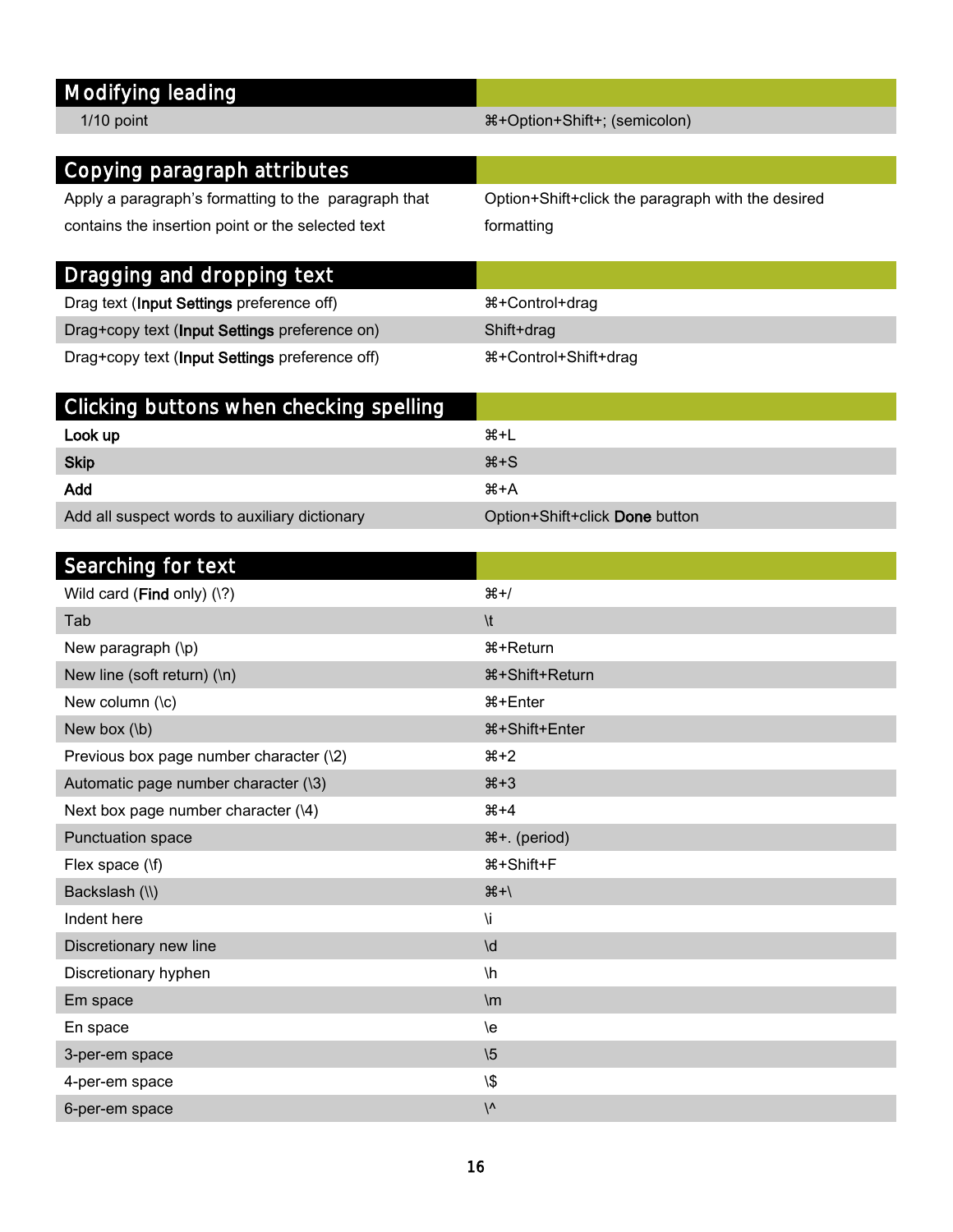| Searching for text                                     |                  |
|--------------------------------------------------------|------------------|
| Figure space                                           | $\sqrt{8}$       |
| Hair space                                             | \{               |
| Thin space                                             | Л                |
| Zero-width space                                       | \z               |
| Word joiner                                            | ۱j               |
| Glyph without Unicode value                            | \~               |
| Straight single quotation mark when Smart Quotes is on |                  |
| Straight double quotation mark when Smart Quotes is on | $\mathbf{u}$     |
| Curly quotation mark                                   | Paste into field |

| Special characters       |                          |
|--------------------------|--------------------------|
| Indent here              | $H + \frac{1}{2}$        |
| Conditional style marker | <b>\#+Option+Shift+\</b> |
| Discretionary new line   | ิ #+Return               |
| New paragraph            | Return                   |
| New line (soft return)   | Shift+Return             |
| New column               | Enter                    |
| New box                  | Shift+Enter              |
| Right-indent tab         | Option+Tab               |
| Registered symbol (®)    | Option+R                 |
| Copyright symbol (C)     | Option+G                 |
| Trademark symbol (™)     | Option+2                 |
| Bullet $(•)$             | Option+8                 |
| Apple® logo character    | Option+Shift+K           |
| Pound symbol             | Option+3                 |
| Euro symbol              | Option+Shift+2           |
| Yen symbol               | Option+Y                 |
| Division symbol          | Option+/ (forward slash) |

| Hyphens and dashes          |                                       |
|-----------------------------|---------------------------------------|
| Breaking standard hyphen    | - (hyphen)                            |
| Nonbreaking standard hyphen | $#+-$                                 |
| Discretionary (soft) hyphen | $\mathcal{H}$ + - (hyphen)            |
| Do not hyphenate word       | 器+ - (hyphen) immediately before word |
| Nonbreaking en dash         | Option+ - (hyphen)                    |
| Breaking em dash            | Option+Shift+ - (hyphen)              |
| Nonbreaking em dash         | $\text{H+Option+=}$                   |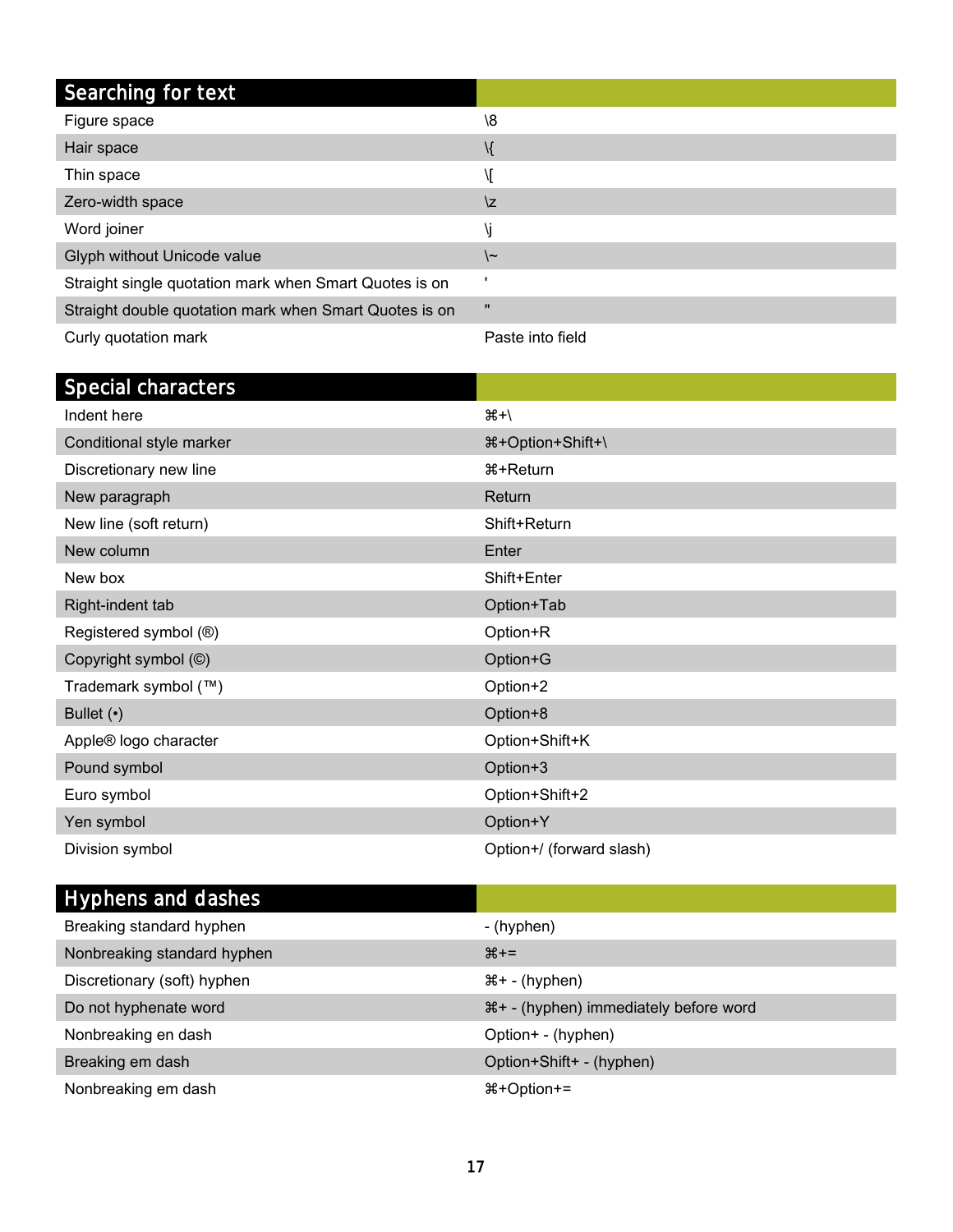| <b>Spaces</b>                 |                                    |
|-------------------------------|------------------------------------|
| Breaking standard space       | Space                              |
| Nonbreaking standard space    | $*5$                               |
| Breaking en space             | Option+Space                       |
| Nonbreaking en space          | 器+Option+Space or 器+Option+5       |
| Breaking flexible space       | Option+Shift+Space                 |
| Nonbreaking flexible space    | <sup>8</sup> +Option+Shift+Space   |
| Breaking punctuation space    | Shift+Space                        |
| Nonbreaking punctuation space | <b><math>\#</math>+Shift+Space</b> |
| Breaking em space             | #⊁6                                |
| Nonbreaking em space          | <b>00+8+</b> %                     |
| Breaking thin space           | $#+7$                              |
| Nonbreaking thin space        | <b>\\$+Option+7</b>                |

| Moving the text insertion point |                             |
|---------------------------------|-----------------------------|
| Previous character              | Delete                      |
| Next character                  | Shift+Delete                |
| Previous line                   | ↑                           |
| Next line                       | $\downarrow$                |
| Previous word                   | %+Delete                    |
| Next word                       | ิ #+Shift+Delete            |
| Previous paragraph              | #+↑                         |
| Next paragraph                  | $\mathcal{H}+\uparrow$      |
| Start of line                   | ิ #+Option+←                |
| End of line                     | #+Option+→                  |
| Start of story                  | #+Option+↑                  |
| End of story                    | <b>\theorem</b> +0ption + ↓ |

| Selecting characters |                                    |
|----------------------|------------------------------------|
| Previous character   | Delete                             |
| Next character       | Shift+Delete                       |
| Previous line        | $Shift+^$                          |
| Next line            | Shift+ $\downarrow$                |
| Previous word        | ิ #+Delete                         |
| Next word            | %+Shift+Delete                     |
| Previous paragraph   | ີ#+Shift+↑                         |
| Next paragraph       | $\mathcal{H}$ +Shift+ $\downarrow$ |
| Start of line        | ิ #+Option+Shift+←                 |
| End of line          | ೫+Option+Shift+→                   |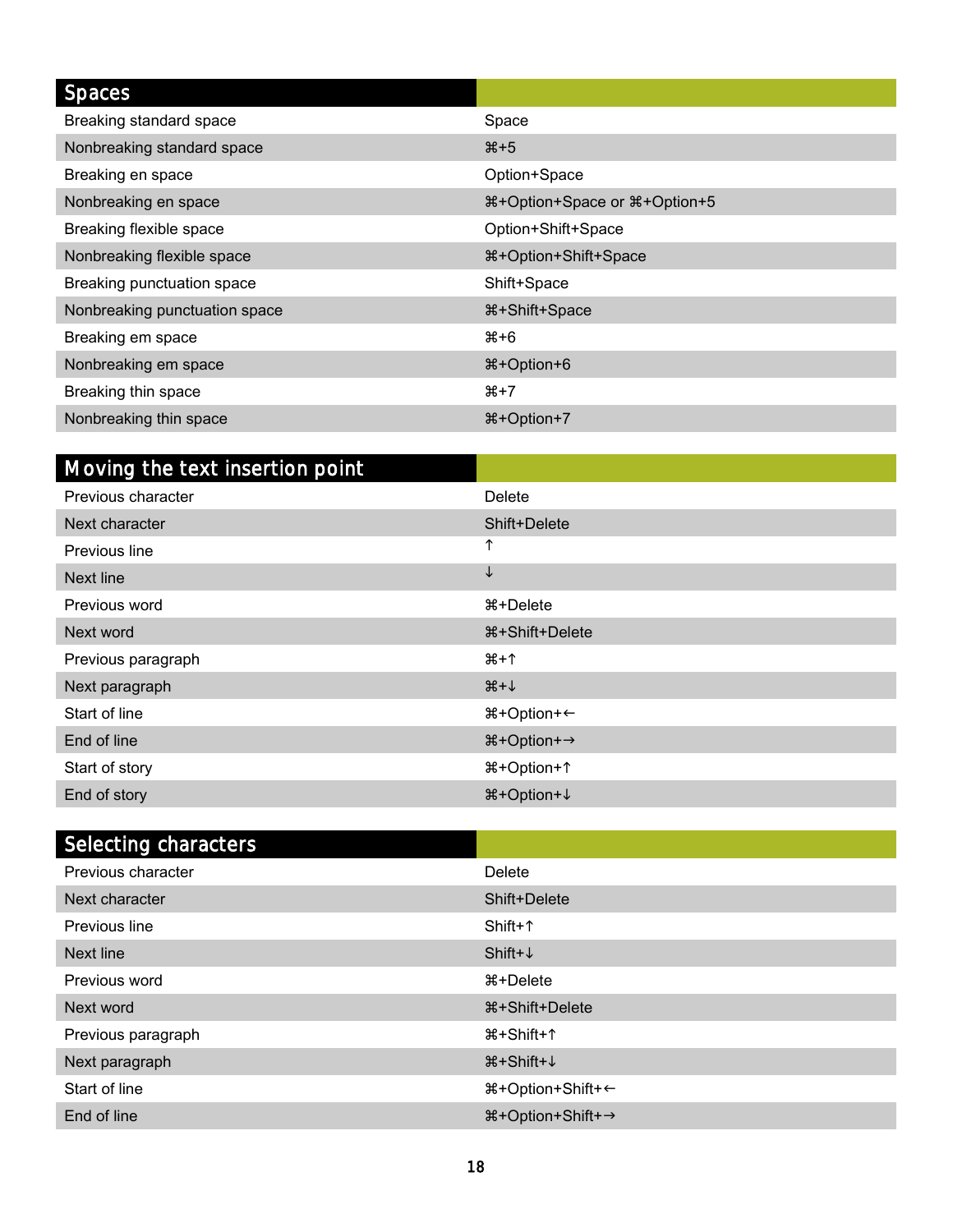### Selecting characters

Start of story + Option+Shift+1

End of story +Option+Shift+

| Clicking the mouse to select text       |                                         |
|-----------------------------------------|-----------------------------------------|
| Position text insertion point           | One click                               |
| Select word                             | Two clicks in the word                  |
| Select word and its period, comma, etc. | Two clicks between word and punctuation |
| Select line                             | Three clicks                            |
| Select paragraph                        | Four clicks                             |
| Select story                            | Five clicks                             |
|                                         |                                         |

| Deleting characters                |                        |
|------------------------------------|------------------------|
| Previous character                 | Delete                 |
| Next character                     | Shift+Delete           |
| Next character (extended keyboard) | [Forward delete key]   |
| Previous word                      | <del>2</del> % +Delete |
| Next word                          | ิ #+Shift+Delete       |
| Selected characters                | Delete                 |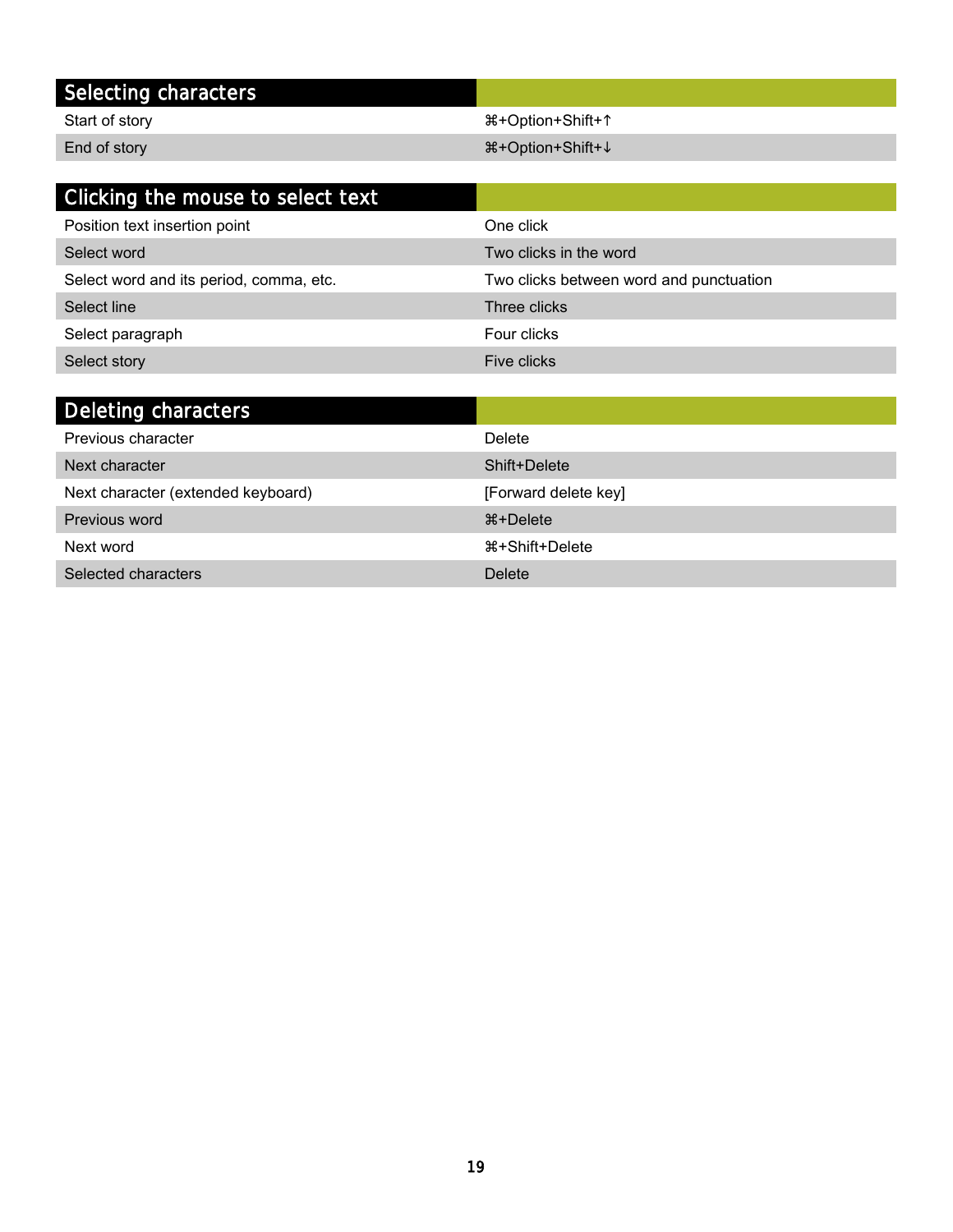### <span id="page-19-0"></span>Picture commands (Mac OS)

| Importing pictures                                        |                                           |
|-----------------------------------------------------------|-------------------------------------------|
|                                                           |                                           |
| Import EPS without adding spot colors                     | <b>\\$+Open</b> in Import dialog box      |
| Reimport all pictures in project                          | <b><i>\</i>S</b> +Open in Open dialog box |
|                                                           |                                           |
| <b>Scaling pictures</b>                                   |                                           |
| Increase scale 5%                                         | ೫+Option+Shift+. (period)                 |
| Decrease scale 5%                                         | 용+Option+Shift+, (comma)                  |
| Resizing boxes and pictures                               |                                           |
| Resize maintaining aspect ratio                           | Shift+drag handle                         |
| Resize from center, maintaining aspect ratio              | Option+Shift+drag handle                  |
|                                                           | <b><i>\</i>s</b> +drag box handle         |
| Resize box and scale picture<br>Resize relative to center |                                           |
|                                                           | Option+drag handle                        |
| Rotate picture content relative to center                 | Option+drag rotation handle               |
| Centering and fitting pictures                            |                                           |
| Center                                                    | <b><math>\#</math>+Shift+M</b>            |
| Fit to box                                                | <b>*+Shift+F</b>                          |
| Fit to box maintaining proportions                        | %#Option+Shift+F                          |
|                                                           |                                           |
| Nudging pictures (Content tool)                           |                                           |
| Left 1 point                                              | $\leftarrow$                              |
| Left 1/10 point                                           | Option+←                                  |
| Right 1 point                                             | $\rightarrow$                             |
| Right 1/10 point                                          | Option+→                                  |
| Up 1 point                                                | ↑                                         |
| Up 1/10 point                                             | Option+1                                  |
| Down 1 point                                              | ↓                                         |
| Down 1/10 point                                           | Option+↓                                  |
|                                                           |                                           |
| Modifying pictures                                        |                                           |
| Picture Halftone Specifications dialog box                | <b>*+Shift+H</b>                          |
| Change Update button to Update All in the Pictures pane   | Option+click Update button                |
| of the Usage dialog box                                   |                                           |

Apply Negative/Invert picture style  $\#+Shift+ - (hyphen)$